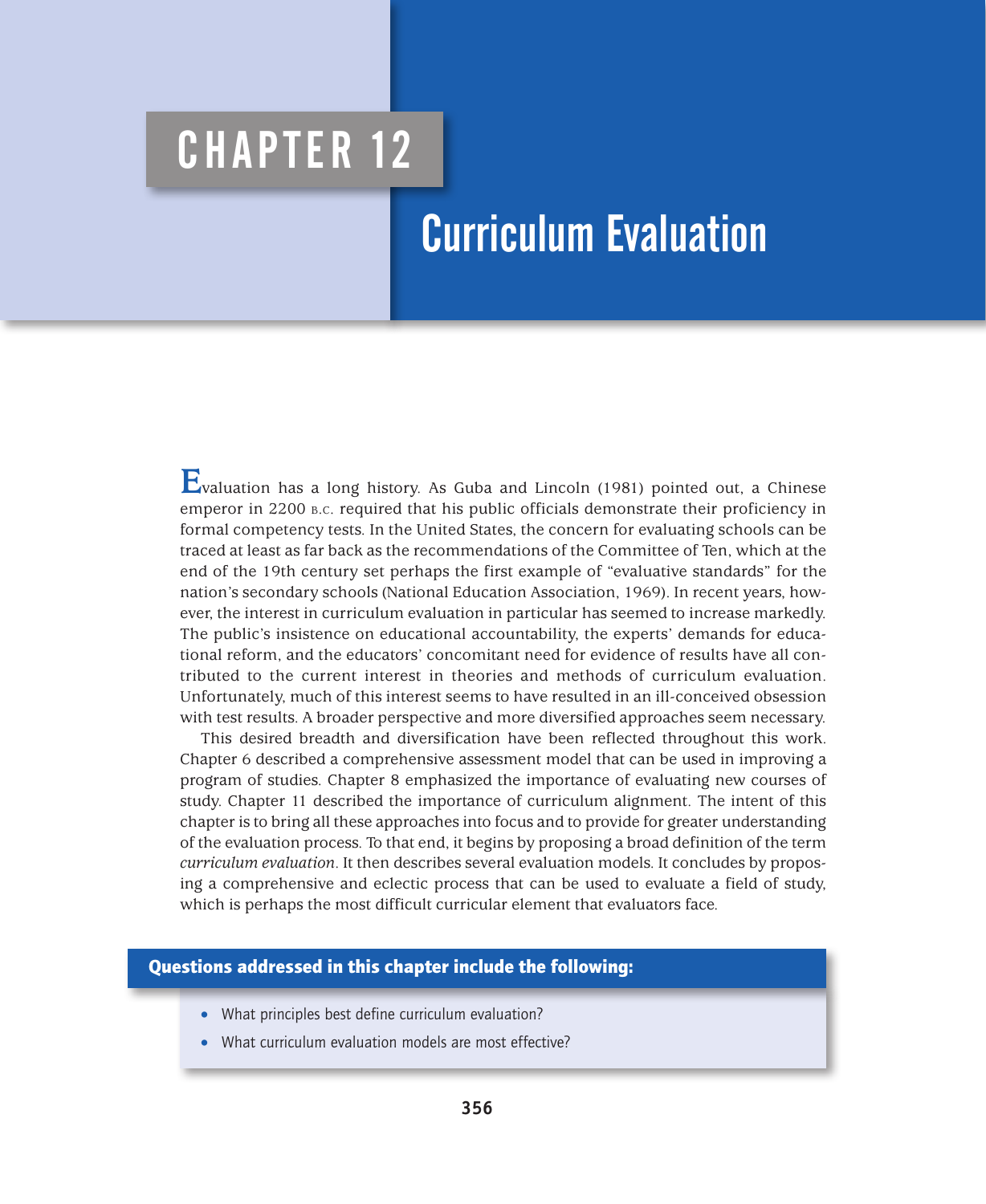- What criteria should be used to develop a curriculum evaluation model?
- How can learning experiences be organized for effective instruction?
- How can the effectiveness of learning experiences be evaluated?
- How can a field of study be evaluated?
- How can effective teaching be identified?

#### Key to Leadership

Successful curriculum leaders realize that evaluation in education is to help the educational process better relate to individual learners.

## **CURRICULUM EVALUATION DEFINED**

That broader perspective mentioned above requires a less constricting view of both the purposes and foci of curriculum evaluation. In reviewing the literature and acquiring a broader understanding of purpose, two concepts delineated by Guba and Lincoln (1981) seem especially useful: *merit* and *worth.* **Merit**, as they use the term, refers to the intrinsic value of an entity—value that is implicit, inherent, and independent of any applications. Merit is established without reference to a context. **Worth**, on the other hand, is the value of an entity in reference to a particular context or a specific application. It is the "payoff" value for a given institution or group of people. Thus, a given English course may seem to have a great deal of merit in the eyes of experts: It may reflect sound theory, be built on current research, and embody content that experts deem desirable. The same course, however, may have relatively little worth for a teacher instructing unmotivated working-class youth in an urban school: It may require teaching skills that the teacher has not mastered and learning materials that the students cannot read. In this sense, then, curriculum evaluation should be concerned with assessing both merit and worth.

## **Assessment** Leadership Tip

Curriculum evaluation is an attempt to toss light on two questions: Do planned courses, programs, activities, and learning opportunities as developed and organized actually produce desired results? How can the curriculum offerings best be improved?

The foci of curriculum evaluation also need to be expanded. To use the concepts of this present work, curriculum evaluation should be concerned with assessing the value of a **program of study** (all the planned learning experiences over a multiyear period for a given group of learners), a **field of study** (all the planned learning experiences over a multiyear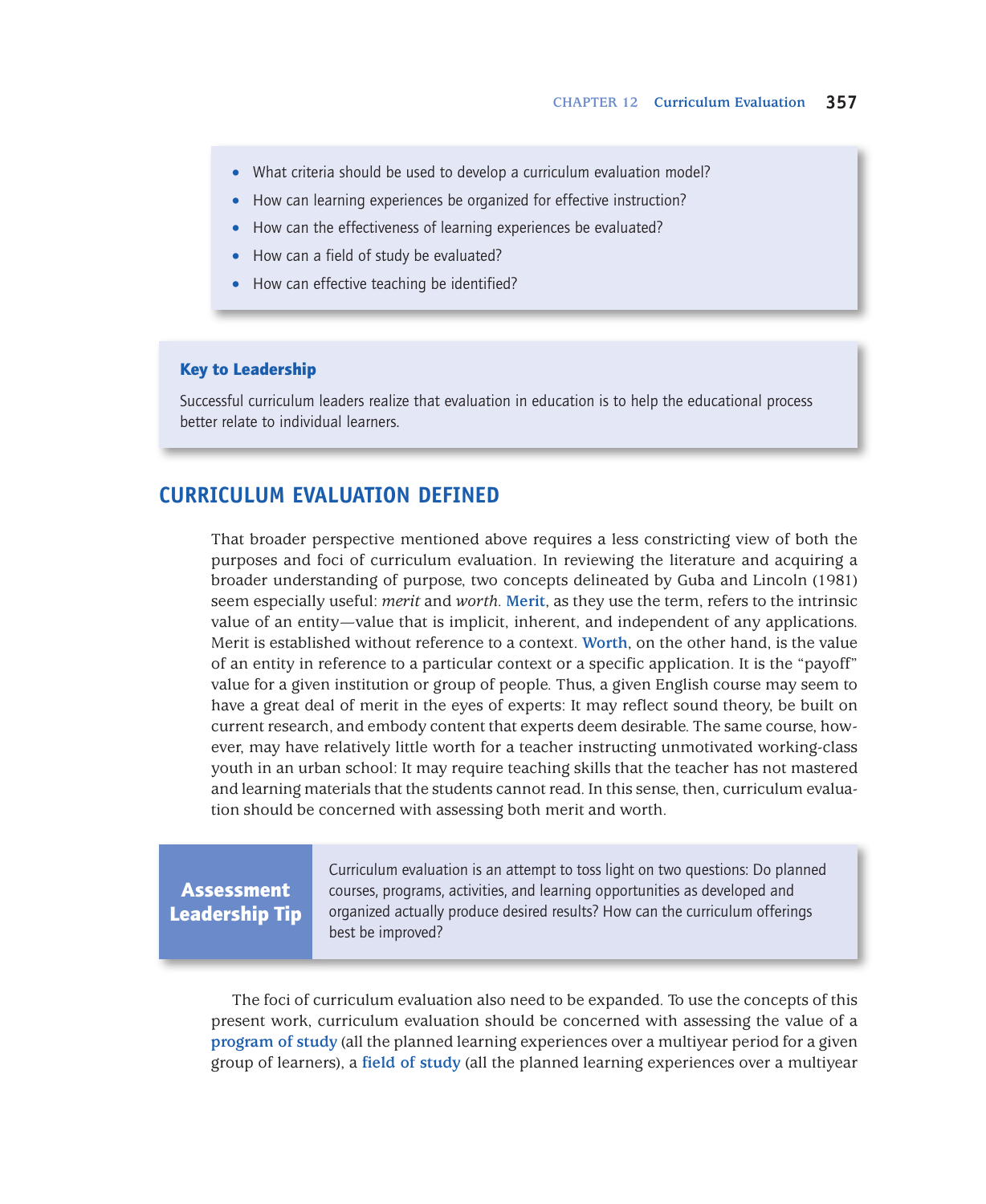period in a given discipline or area of study), and a **course of study** (all the planned learning experiences for a period of 1 year or less in a given field of study). All three levels of curriculum work are important. Substantive differences exist between evaluating a program of study and a field of study, and differences of scope exist between evaluating a field of study and a course of study.

The foregoing analysis yields this stipulative definition of **curriculum evaluation**: *The assessment of the merit and worth of a program of studies, a field of study, or a course of study.*

## **EVALUATION MODELS**

How can the merit and worth of such aspects of curriculum be determined? Evaluation specialists have proposed an array of models, an examination of which can provide useful background for the process presented in this work.

## **Bradley's Effectiveness Model**

How can a developed curriculum be assessed and evaluated for effectiveness? Bradley's (1985) book *Curriculum Leadership and Development Handbook* provides 10 key indicators that can be used to measure the effectiveness of a developed curriculum. The chart in Exhibit 12.1 is designed to help you identify your perceptions regarding the 10 indicators to appraise curriculum effectiveness in your school building or district. To assess how your school or district meets each of the indicators, respond with a *Yes* or *No* in the column provided.

| EXHIBIT 12.1                           | Bradley's Effectiveness Model for Curriculum Development Indicators                                                                                                                                                                                                                                                 |           |
|----------------------------------------|---------------------------------------------------------------------------------------------------------------------------------------------------------------------------------------------------------------------------------------------------------------------------------------------------------------------|-----------|
| Indicator                              | Description                                                                                                                                                                                                                                                                                                         | Yes or No |
| Vertical<br>curriculum<br>continuity   | The course of study reflects a K-12 format that enables teachers to have quick<br>and constant access to what is being taught in the grade levels below and above<br>them. Also, upward spiraling prevents undue or useless curricular repetition.                                                                  |           |
| Horizontal<br>curriculum<br>continuity | The course of study developed provides content and objectives that are<br>common to all classrooms of the same grade level. Also, daily lesson plans<br>reflect a commonality for the same grade level.                                                                                                             |           |
| Instruction<br>based on<br>curriculum  | Lesson plans are derived from the course of study, and curriculum<br>materials used are correlated with the content, objectives, and authentic<br>tasks developed.                                                                                                                                                  |           |
| Curriculum<br>priority                 | Philosophical and financial commitments are evident. Clerical assistance<br>is provided and reasonable stipends are paid to teachers for work during<br>the summer months. In addition, curriculum topics appear on school<br>board agendas, administrative meeting agendas, and building-staff<br>meeting agendas. |           |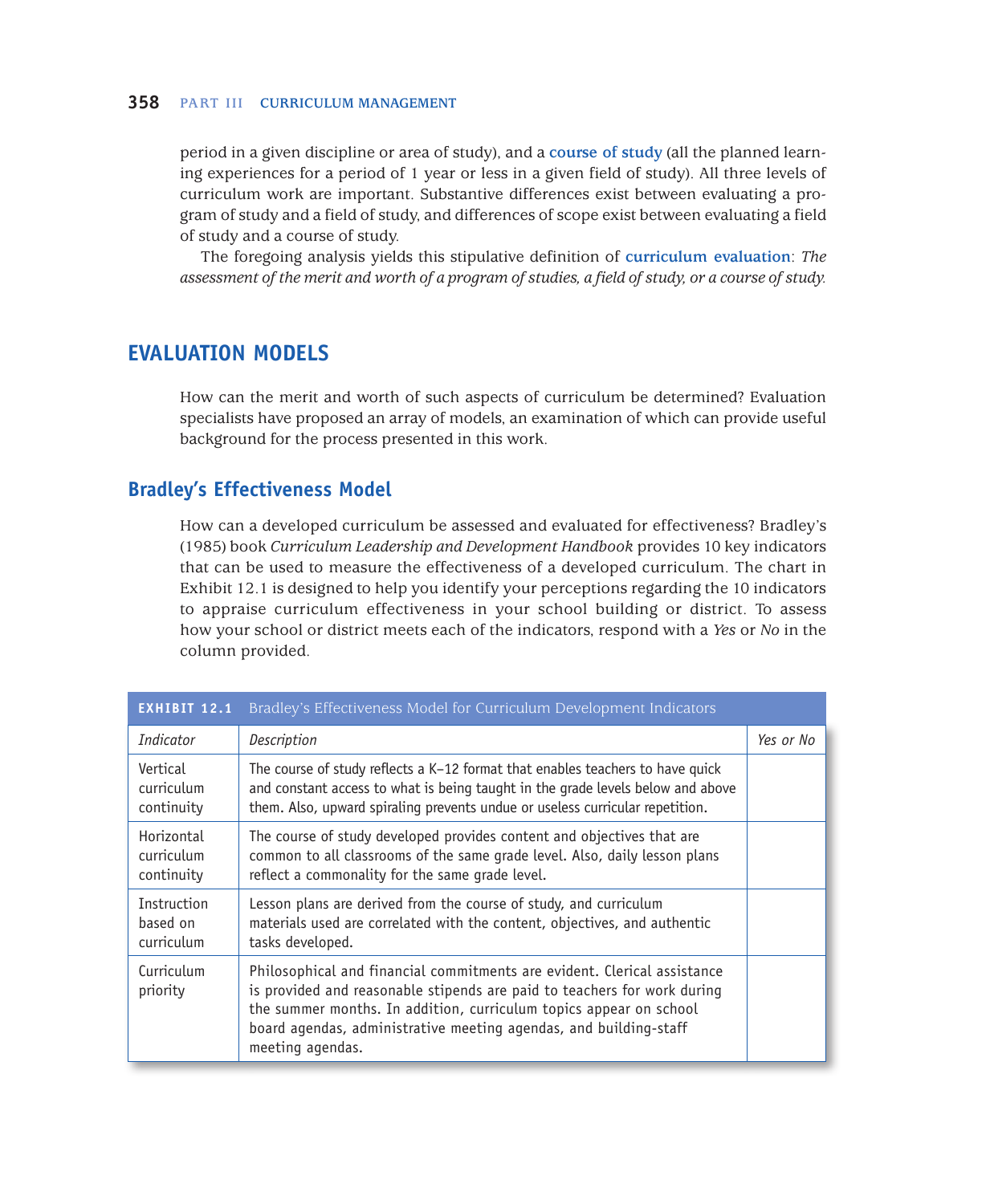#### **CHAPTER 12 Curriculum Evaluation 359**

| Indicator                                                                                                                                  | Description                                                                                                                                                                                                                                                                                                                                | Yes or No |
|--------------------------------------------------------------------------------------------------------------------------------------------|--------------------------------------------------------------------------------------------------------------------------------------------------------------------------------------------------------------------------------------------------------------------------------------------------------------------------------------------|-----------|
| <b>Broad</b><br>involvement                                                                                                                | Buildings in the district have teacher representatives on the curricular<br>committees; elementary, middle level or junior high, and high school<br>principals (or designees) are represented; and school board members are<br>apprised of and approve the course of study.                                                                |           |
| Long-range<br>planning                                                                                                                     | Each program in the district is included in the 5-year sequence and review<br>cycle. Also, a philosophy of education and theory of curriculum permeate the<br>entire school district.                                                                                                                                                      |           |
| Decision-<br>making clarity                                                                                                                | Controversies that occur during the development of a program center on the<br>nature of the decision, and not on who makes the decision.                                                                                                                                                                                                   |           |
| Positive<br>human<br>relations                                                                                                             | Also, the initial thoughts about the curriculum come from teachers,<br>principals, and the curriculum leader. All participating members are willing<br>to risk disagreeing with anyone else; however, communication lines are not<br>allowed to break down.                                                                                |           |
| Theory-into-<br>practice<br>approach                                                                                                       | The district philosophy, vision, mission, exit (graduation) outcomes,<br>program philosophy, rationale statement, program goals, program objectives,<br>learning outcomes, and authentic tasks are consistent and recognizable.                                                                                                            |           |
| Planned<br>change                                                                                                                          | Tangible evidence shows that the internal and external publics accept the<br>developed program course of study for the school district. The process of<br>developing a course of study for each program or discipline in a school<br>district is no longer one of determining how to do it, but one of determining<br>how to do it better. |           |
| If any of the 10 indicators are identified with a $No$ (negative), consideration should be given to make it a<br>Yes (positive) indicator. |                                                                                                                                                                                                                                                                                                                                            |           |

SOURCE: The 10 indicators of effective curriculum development were adapted from *Curriculum Leadership and Development Handbook* (pp. 141–146), by L. H. Bradley, 1985, Englewood Cliffs, NJ: Prentice Hall.

The indicators for effective curriculum development represent working characteristics that any complex organization must have in order to be responsive and responsible to its clients. Further, the measurement can be oriented to meet the needs of any school district from large to small—and it can focus on a specific evaluation of a district's curriculum area, such as reading, language arts, math, or any content area designated. The models (Tyler's objectives-centered model; Stufflebeam's context, input, process, product model; Scriven's goal-free model; Stake's responsive model, and Eisner's connoisseurship model) presented below give some support to Bradley's effectiveness model.

## **Tyler's Objectives-Centered Model**

One of the earliest curriculum evaluation models, which continues to influence many assessment projects, was that proposed by Ralph Tyler (1950) in his monograph *Basic Principles of Curriculum and Instruction.* As explained in this work and used in numerous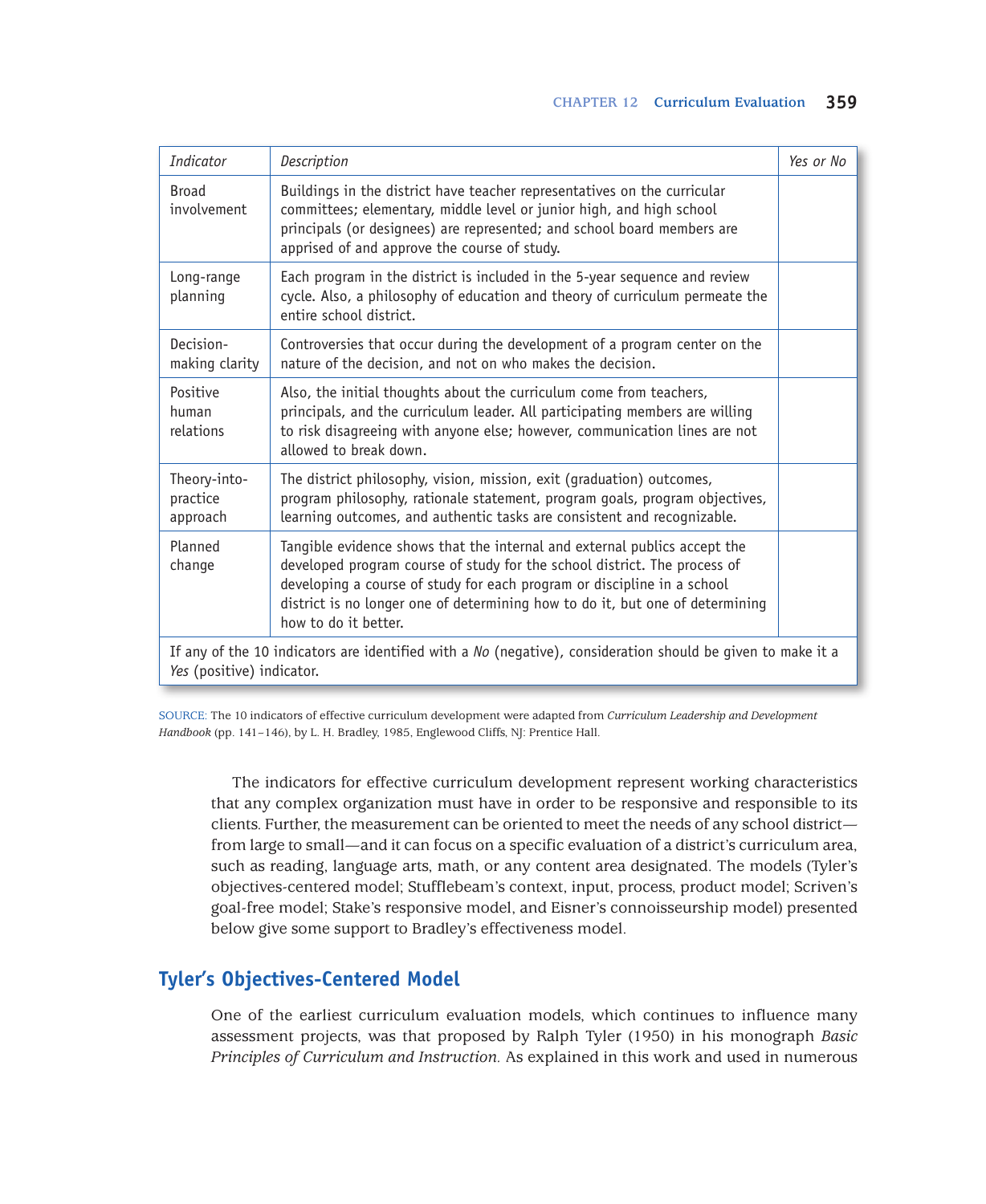large-scale assessment efforts, the Tyler approach moved rationally and systematically through several related steps:

- 1. Begin with the behavioral objectives that have been previously determined. Those objectives should specify both the content of learning and the student behavior expected: "Demonstrate familiarity with dependable sources of information on questions relating to nutrition."
- 2. Identify the situations that will give the student the opportunity to express the behavior embodied in the objective and that evoke or encourage this behavior. Thus, if you wish to assess oral language use, identify situations that evoke oral language.
- 3. Select, modify, or construct suitable evaluation instruments, and check the instruments for objectivity, reliability, and validity.
- 4. Use the instruments to obtain summarized or appraised results.
- 5. Compare the results obtained from several instruments before and after given periods in order to estimate the amount of change taking place.
- 6. Analyze the results in order to determine strengths and weaknesses of the curriculum and to identify possible explanations about the reason for this particular pattern of strengths and weaknesses.
- 7. Use the results to make the necessary modifications in the curriculum. (as cited in Glatthorn, 1987, p. 273)

The Tyler model has several advantages: It is relatively easy to understand and apply. It is rational and systematic. It focuses attention on curricular strengths and weaknesses, rather than being concerned solely with the performance of individual students. It also emphasizes the importance of a continuing cycle of assessment, analysis, and improvement. As Guba and Lincoln (1981) pointed out, however, it suffers from several deficiencies. It does not suggest how the objectives themselves should be evaluated. It does not provide standards or suggest how standards should be developed. Its emphasis on the prior statement of objectives may restrict creativity in curriculum development, and it seems to place undue emphasis on the preassessment and postassessment, ignoring completely the need for formative assessment. Similarly, Baron and Boschee (1995), in their book *Authentic Assessment: The Key to Unlocking Student Success,* stress that "we are encountering fundamental changes in the way we view and conduct assessment in American schools" (p. 1). And "sixty years have passed since we experienced such a deep-seated and thoughtful revaluation of our assessment methods" (p. 1).

## **Stufflebeam's Context, Input, Process, Product Model**

These obvious weaknesses in the Tyler model led several evaluation experts in the late 1960s and early 1970s to attack the Tyler model and to offer their own alternatives.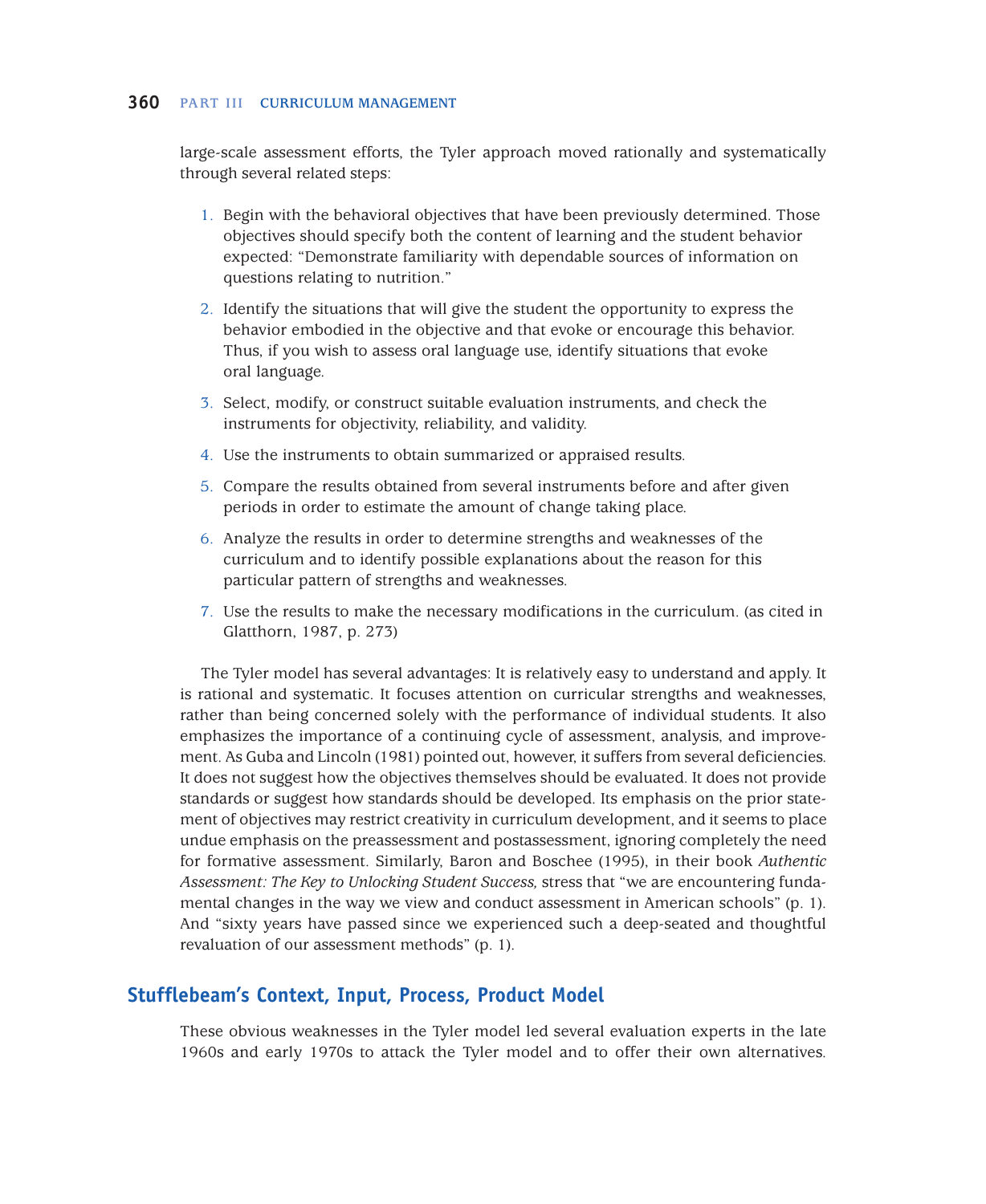The alternative that had the greatest impact was that developed by a Phi Delta Kappa committee chaired by Daniel Stufflebeam (1971). This model seemed to appeal to educational leaders because it emphasized the importance of producing evaluative data for decision making; in fact, decision making was the sole justification for evaluation, in the view of the Phi Delta Kappa committee.

To service the needs of decision makers, the Stufflebeam model provides a means for generating data relating to four stages of program operation: **context evaluation**, which continuously assesses needs and problems in the context to help decision makers determine goals and objectives; **input evaluation**, which assesses alternative means for achieving those goals to help decision makers choose optimal means; **process evaluation**, which monitors the processes both to ensure that the means are actually being implemented and to make the necessary modifications; and **product evaluation**, which compares actual ends with intended ends and leads to a series of recycling decisions.

During each of these four stages, specific steps are taken:

- The kinds of decisions are identified.
- The kinds of data needed to make those decisions are identified.
- Those data are collected.
- The criteria for determining quality are established.
- The data are analyzed on the basis of those criteria.
- The needed information is provided to decision makers. (as cited in Glatthorn, 1987, pp. 273–274)

The context, input, process, product (CIPP) model, as it has come to be called, has several attractive features for those interested in curriculum evaluation. Its emphasis on decision making seems appropriate for administrators concerned with improving curricula. Its concern for the formative aspects of evaluation remedies a serious deficiency in the Tyler model. Finally, the detailed guidelines and forms created by the committee provide stepby-step guidance for users.

The CIPP model, however, has some serious drawbacks associated with it. Its main weakness seems to be its failure to recognize the complexity of the decision-making process in organizations. It assumes more rationality than exists in such situations and ignores the political factors that play a large part in these decisions. Also, as Guba and Lincoln (1981) noted, it seems difficult to implement and expensive to maintain.

## **Scriven's Goal-Free Model**

Michael Scriven (1972) was the first to question the assumption that goals or objectives are crucial in the evaluation process. After his involvement in several evaluation projects where so-called side effects seemed more significant than the original objectives, he began to question the seemingly arbitrary distinction between intended and unintended effects. His goal-free model was the outcome of this dissatisfaction.

In conducting a goal-free evaluation, the evaluator functions as an unbiased observer who begins by generating a profile of needs for the group served by a given program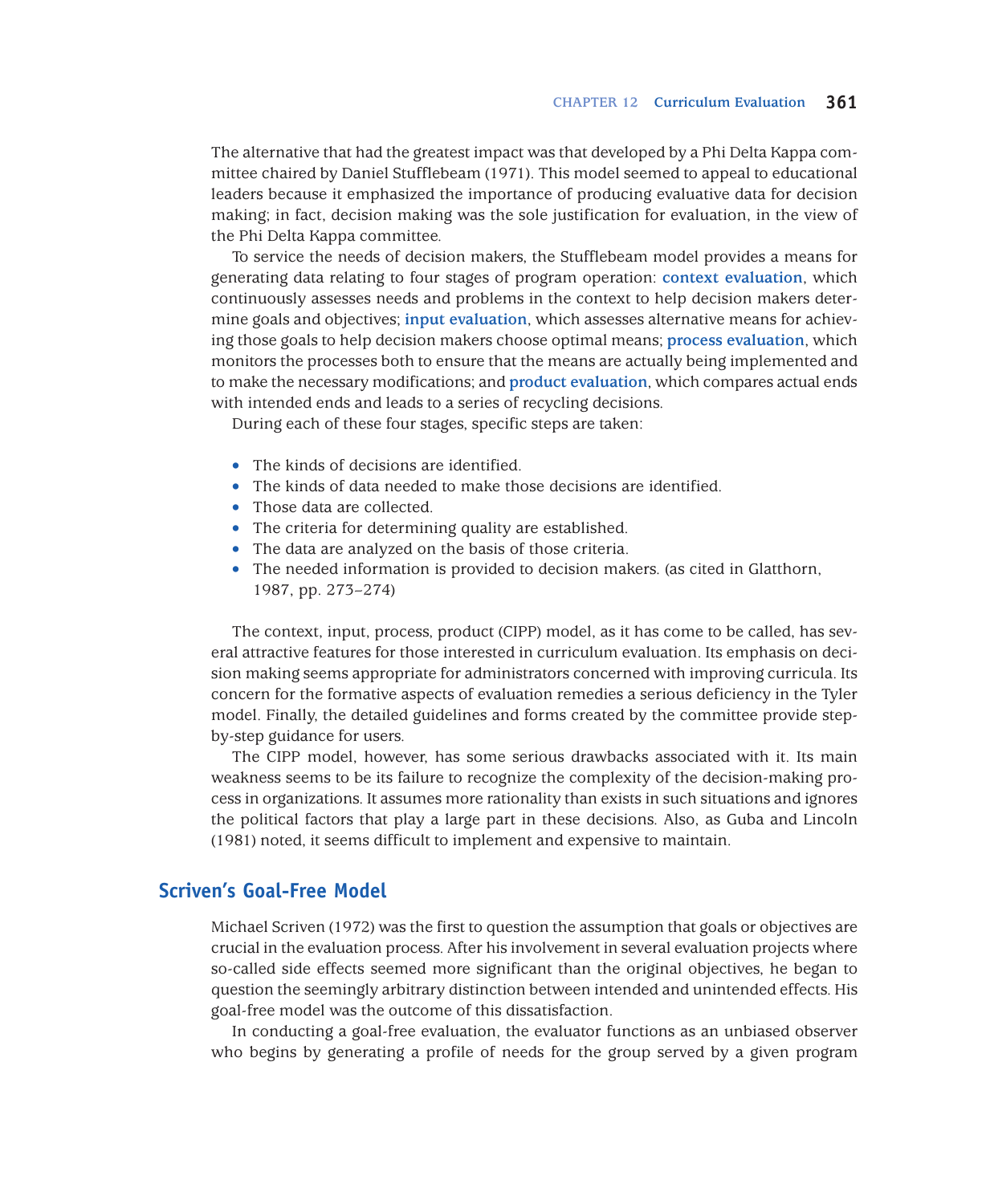(Scriven is somewhat vague as to how this needs profile is to be derived). Then, by using methods that are primarily qualitative in nature, the evaluator assesses the actual effects of the program. If a program has an effect that is responsive to one of the identified needs, then the program is perceived as useful.

Scriven's main contribution, obviously, was to redirect the attention of evaluators and administrators to the importance of unintended effects—a redirection that seems especially useful in education. If a mathematics program achieves its objectives of improving computational skills but has the unintended effect of diminishing interest in mathematics, then it cannot be judged completely successful. Scriven's emphasis on qualitative methods also seemed to come at an opportune moment, when there was increasing dissatisfaction in the research community with the dominance of quantitative methodologies.

As Scriven himself notes, however, goal-free evaluation should be used to complement, not supplant, goal-based assessments. Used alone, it cannot provide sufficient information for the decision maker. Some critics have faulted Scriven for not providing more explicit directions for developing and implementing the goal-free model; as a consequence, it probably can be used only by experts who do not require explicit guidance in assessing needs and detecting effects.

## **Stake's Responsive Model**

Robert Stake (1975) made a major contribution to curriculum evaluation in his development of the responsive model, because the responsive model is based explicitly on the assumption that the concerns of the stakeholders—those for whom the evaluation is done—should be paramount in determining the evaluation issues. He made the point this way:

To emphasize evaluation issues that are important for each particular program, I recommend the responsive evaluation approach. It is an approach that trades off some measurement precision in order to increase the usefulness of the findings to persons in and around the program. . . . An educational evaluation is a responsive evaluation if it orients more directly to program activities than to program intents; responds to audience requirements for information; and if the different value perspectives present are referred to in reporting the success and failure of the program. (p. 14)

Stake recommends an interactive and recursive evaluation process that embodies these steps:

- The evaluator meets with clients, staff, and audiences to gain a sense of their perspectives on and intentions regarding the evaluation.
- The evaluator draws on such discussions and the analysis of any documents to determine the scope of the evaluation project.
- The evaluator observes the program closely to get a sense of its operation and to note any unintended deviations from announced intents.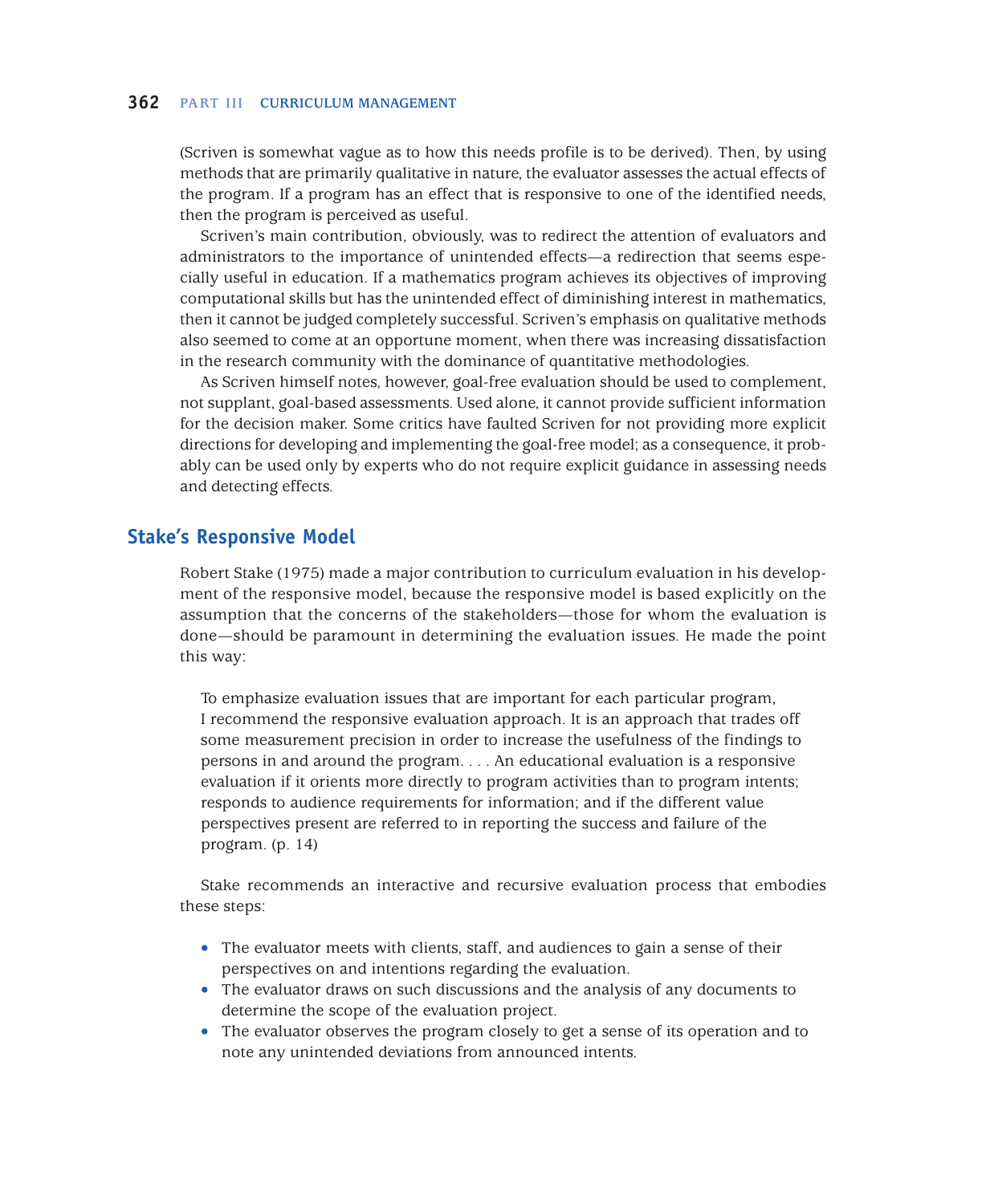- The evaluator discovers the stated and real purposes of the project and the concerns that various audiences have about it and the evaluation.
- The evaluator identifies the issues and problems with which the evaluation should be concerned. For each issue and problem, the evaluator develops an evaluation design, specifying the kinds of data needed.
- The evaluator selects the means needed to acquire the data desired. Most often, the means will be human observers or judges.
- The evaluator implements the data-collection procedures.
- The evaluator organizes the information into themes and prepares "portrayals" that communicate in natural ways the thematic reports. The portrayals may involve videotapes, artifacts, case studies, or other "faithful representations."
- By again being sensitive to the concerns of the stakeholders, the evaluator decides which audiences require which reports and chooses formats most appropriate for given audiences. (as cited by Glatthorn, 1987, pp. 275–276)

Clearly, the chief advantage of the responsive model is its sensitivity to clients. By identifying their concerns and being sensitive to their values, by involving them closely throughout the evaluation, and by adapting the form of reports to meet their needs, the model, if effectively used, should result in evaluations of high utility to clients. The responsive model also has the virtue of flexibility: The evaluator is able to choose from a variety of methodologies once client concerns have been identified. Its chief weakness would seem to be its susceptibility to manipulation by clients, who in expressing their concerns might attempt to draw attention away from weaknesses they did not want exposed.

## **Eisner's Connoisseurship Model**

Elliot Eisner (1979) drew from his background in aesthetics and art education in developing his "connoisseurship" model, an approach to evaluation that emphasizes qualitative appreciation. The Eisner model is built on two closely related constructs: connoisseurship and criticism. Connoisseurship, in Eisner's terms, is the art of appreciation—recognizing and appreciating through perceptual memory, drawing from experience to appreciate what is significant. It is the ability both to perceive the particulars of educational life and to understand how those particulars form part of a classroom structure. Criticism, to Eisner, is the art of disclosing qualities of an entity that connoisseurship perceives. In such a disclosure, the educational critic is more likely to use what Eisner calls "nondiscursive"—a language that is metaphorical, connotative, and symbolic. It uses linguistic forms to present, rather than represent, conception or feeling.

Educational criticism, in Eisner's formulation, has three aspects. The descriptive aspect is an attempt to characterize and portray the relevant qualities of educational life—the rules, the regularities, the underlying architecture. The interpretive aspect uses ideas from the social sciences to explore meanings and develop alternative explanations—to explicate social phenomena. The evaluative aspect makes judgments to improve the educational processes and provides grounds for the value choices made so that others might better disagree.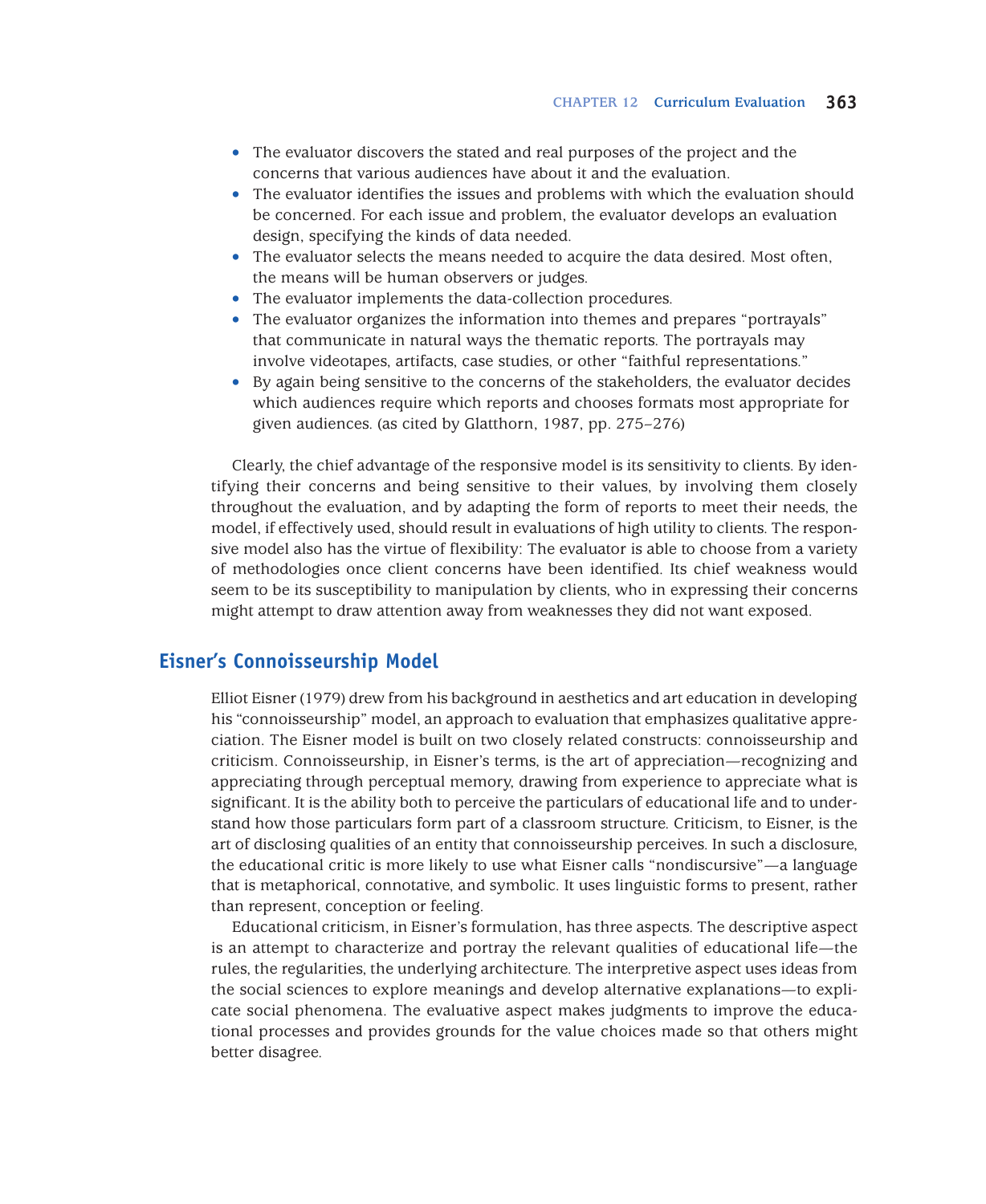The chief contribution of the Eisner model is that it breaks sharply with the traditional scientific models and offers a radically different view of what evaluation might be. In doing so, it broadens the evaluator's perspective and enriches his or her repertoire by drawing from a rich tradition of artistic criticism. Its critics have faulted it for its lack of methodological rigor, although Eisner has attempted to refute such charges. Critics have also argued that use of the model requires a great deal of expertise, noting the seeming elitism implied in the term *connoisseurship.*

## **DEVELOPING AN ECLECTIC APPROACH**

The innovative practices to which many educators aspire can accommodate and build on more traditional mandates (Ferrero, 2006). Although the models above seem sharply distinct from one another, some evidence of congruence exists in current theories of evaluation. This congruence is quite evident in the ASCD monograph *Applied Strategies for Curriculum Evaluation* (Brandt, 1981), in which seven experts in evaluation were asked to explain how their "evaluation model" would be used in evaluating a secondary humanities course. While the models proposed by the experts (Stake, Scriven, Eisner, and Worthen) differed in many of their details, several common emphases emerged in the approaches: Study the context, determine client concerns, use qualitative methods, assess opportunity cost (what other opportunities the student is missing by taking this course), be sensitive to unintended effects, and develop different reports for different audiences.

By using these common emphases, along with insights generated from analyzing other models, it is possible to develop a list of criteria that can be used in both assessing and developing evaluation models. Such a list is shown in Exhibit 12.2. Districts with sufficient resources to employ an expert consultant can use the criteria to assess the model proposed by the consultant; districts developing a homegrown process can use the criteria to direct their own work.

The criteria will obviously result in an eclectic approach to evaluation, one that draws from the strengths of several different models. Such an eclectic process has been used successfully in evaluating a field of study; this same process also can be used to evaluate a course of study with the scope of the evaluation reduced.

## **Challenges to Program Evaluation**

The single largest barrier to effective curriculum implementation continues to be basic awareness of the measurable benefits. Unprecedented assessment of public schools is spurring an investment of billions of dollars, but the lack of research and quality measurement has led to unclear results. The key issues are the establishment of more effective and accurate ways with which we can measure the real benefits of education and measure the true associated costs in money and time spent learning about curriculum and instruction. Sociological acceptance and adoption of new communications technologies continue to represent a challenge as well. Another concern is the lack of leadership in establishing strong evaluation and assessment agendas and programs.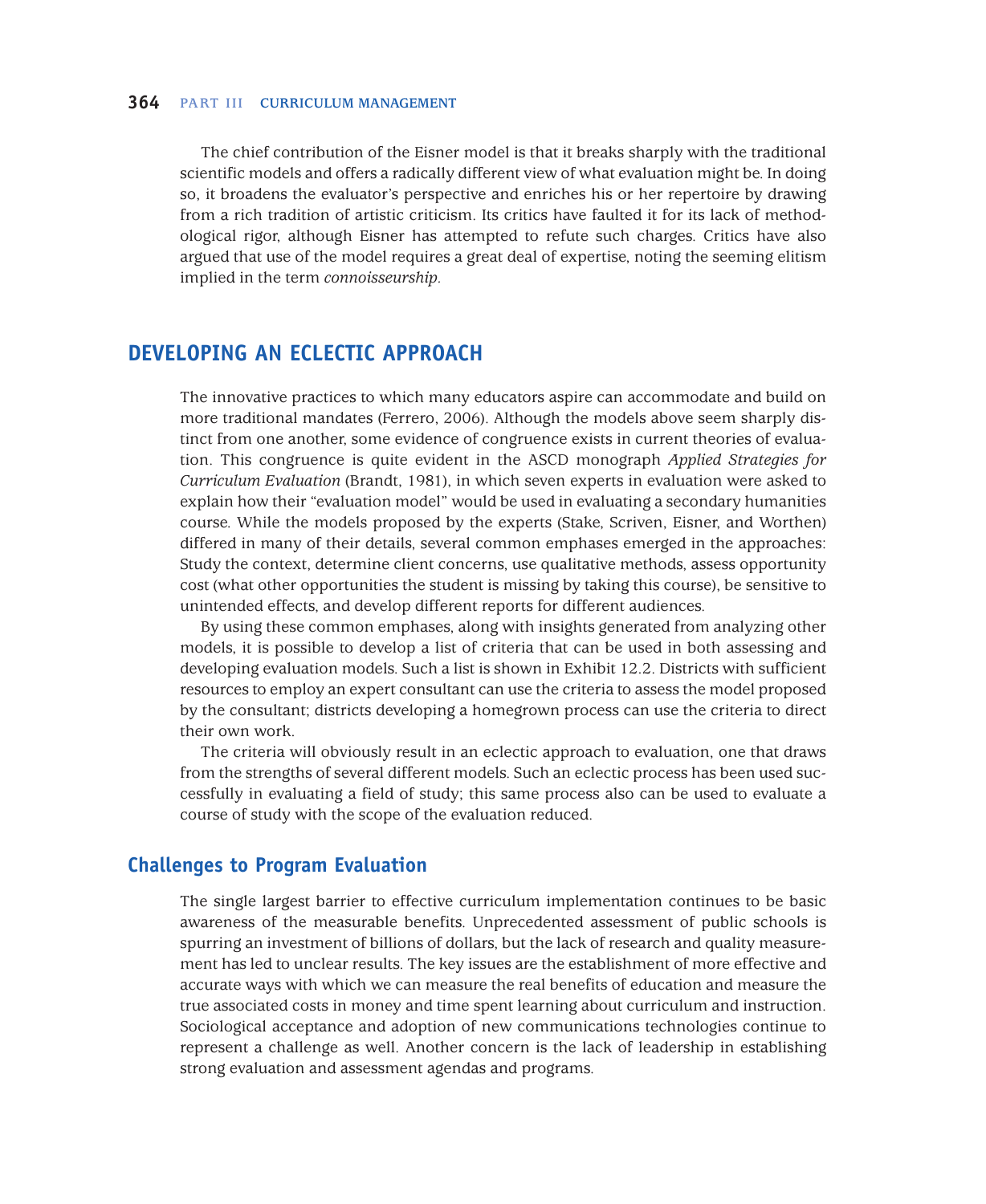#### **EXHIBIT 12.2** Criteria for a Curriculum Evaluation Model

An effective curriculum evaluation model does the following:

- 1. Can be implemented without making inordinate demands upon district resources
- 2. Can be applied to all levels of curriculum—programs of study, fields of study, courses of study
- 3. Makes provisions for assessing all significant aspects of curriculum—the written, the taught, the supported, the tested, and the learned curricula
- 4. Makes useful distinctions between merit (intrinsic value) and worth (value for a given context)
- 5. Is responsive to the special concerns of district stakeholders and is able to provide them with the data they need for decision making
- 6. Is goal oriented, emphasizing objectives and outcomes
- 7. Is sensitive to and makes appropriate provisions for assessing unintended effects
- 8. Pays due attention to and makes provisions for assessing formative aspects of evaluation
- 9. Is sensitive to and makes provisions for assessing the special context for the curriculum
- 10. Is sensitive to and makes provisions for assessing the aesthetic or qualitative aspects of the curriculum
- 11. Makes provisions for assessing opportunity cost—the opportunities lost by those studying this curriculum
- 12. Uses both quantitative and qualitative methods for gathering and analyzing data
- 13. Presents findings in reports responsive to the special needs of several audiences

## **Leadership and Evaluation**

Quality leadership is a key component in the success of any evaluation process. One of the most important aspects of that leadership role is for educational planners to understand the process of evaluation and how it should be administered. Understanding the evaluation process means leaders will have to convey knowledge of curriculum as well as instructional strategies. They will also have to convey their expectations of how teaching and learning can be enhanced via the curriculum. There is a special need for leadership and more understanding as to the process of evaluation and how it relates to the development of effective curriculum.

## **Technology and Evaluation**

The rapid changes occurring in computer technology also pose a challenge to establishing effective evaluation programs. Technology capabilities have continued to change faster than educational researchers can sustain. For example, initial evidence on the use of computers in the classroom showed that "drill and practice" activities were successful in reinforcing skills. Now, with continued advances in software and technology, teachers are using computers in classrooms in entirely different ways. It therefore has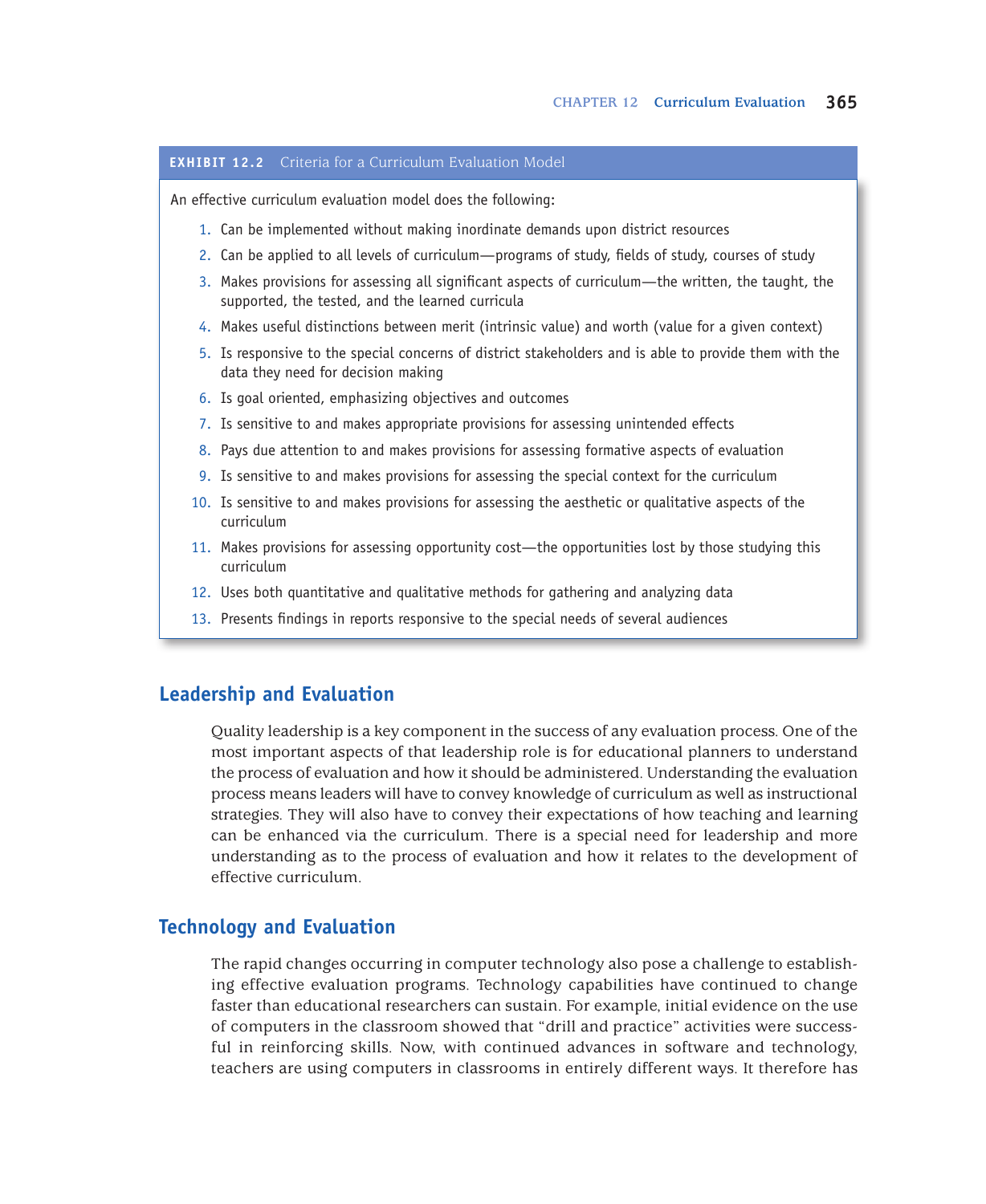been difficult for researchers to complete large-scale, controlled studies that lead to solid conclusions because by the time their research is published, new technologies are providing new opportunities for teachers and students. With the exception of National Educational Technology Standards and the International Society for Technology in Education, the lack of correlated state technology standards and guidelines at times creates a barrier to providing quality assessment. Currently, a limited number of districts in the country have established formal guidelines for evaluating the effectiveness of technology in their schools.

Strong evidence of technology's effectiveness will surely further strengthen public and political support. Richard Mayer, Miriam Schustack, and William Blanton (1999) stated,

Our research provides encouraging evidence that appropriate experience with educational technology can promote important cognitive changes in children, including improvements in content knowledge about computing, strategies for comprehending written instruction, strategies for devising problem-solving plans, and even in basic academic skills. (n.p.)

As the demand for technology in the classroom increases, the need for evaluation also increases. Administrators, teachers, and parents want to know and understand the impact that technology has made on district goals relating to student learning, staff development, and program content.

## **EVALUATING A FIELD OF STUDY**

"How good is our K–12 science curriculum?" The answer to this question comes from evaluating a field of study—a multigrade sequence of learning experiences in one discipline, subject area, or field. Such evaluations are almost always made for a single purpose to identify strengths and weaknesses in order to plan for improvements. The process of evaluating a field of study includes five important phases: preparing for the evaluation, assessing the context, identifying the evaluation issues, developing the evaluation design, and implementing the evaluation design.

## **Preparing for the Evaluation**

Preparations for the evaluation include three major steps: setting the project parameters, selecting the project director and the evaluation task force, and preparing the evaluation documents.

In setting the project parameters, district administrators in consultation with the school board should determine both the purpose and the limits of the project. They should, first of all, be clear about the central purpose of the review, because purpose will affect both issues to be examined and methods to be used. In identifying the limits of the project, they should develop answers to the following questions: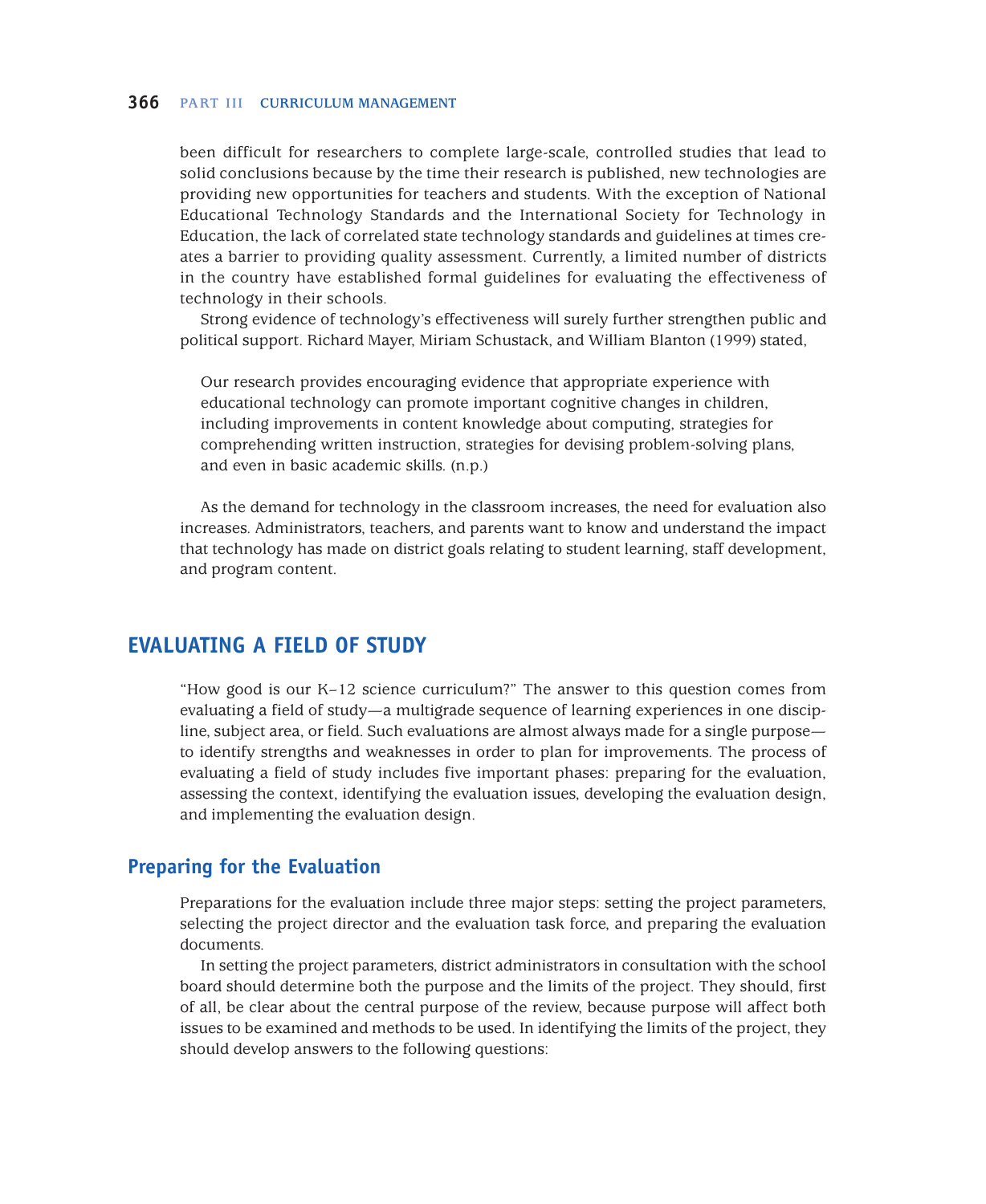- How much time will be allocated, and by what date should the evaluation be completed?
- What human, fiscal, and material resources will be provided?
- Which fields will be evaluated?
- What constituencies will be asked for input? Specifically, will parents, community representatives, and students be involved?

With those parameters set, the project director and evaluation task force should be selected. The project director should be a consultant or a member of the district staff who has considerable technical expertise in curriculum evaluation. The task force should function as an advisory and planning group, making recommendations to and monitoring the performance of the project director. It should probably include a total of 10 to 20 individuals, depending on the size of the district, and have adequate representation from these constituencies: school board, school administrators, teachers and other faculty members, and parents and community organizations. If administrators wish, and if it is felt that their input can be useful, secondary students can be included.

The project director and the task force can then begin to assemble the documents necessary for the program review. The following documents will typically be needed:

- A statement of the curriculum goals for that field
- A comprehensive description of the community and the student body
- A list of all required courses in that field, with time allocations and brief descriptions of each course
- A list of all elective courses in the field, including time allocations, course descriptions, and most recent enrollment figures
- A random selection of student schedules
- Syllabi or course guides for all courses offered
- Faculty schedules, showing class enrollments

Other materials, of course, will be required as the review gets under way, but the abovelisted materials are important at the outset.

## **Assessing the Context**

The next stage in a comprehensive evaluation of a field of study is to assess the context. While this stage is obviously of critical importance for an outside evaluator, it is also essential in district-directed projects. The context assessment stage enables the evaluators to identify both the salient aspects of the educational environment that impinge on the field of studies and the critical needs of the learners. In assessing the context, the evaluators typically should seek answers to the following questions:

- 1. What are the prevailing attitudes, values, and expectations of the community?
- 2. What significant aspects of the school district impinge on the field of study: size, leadership, organizational structure, fiscal resources?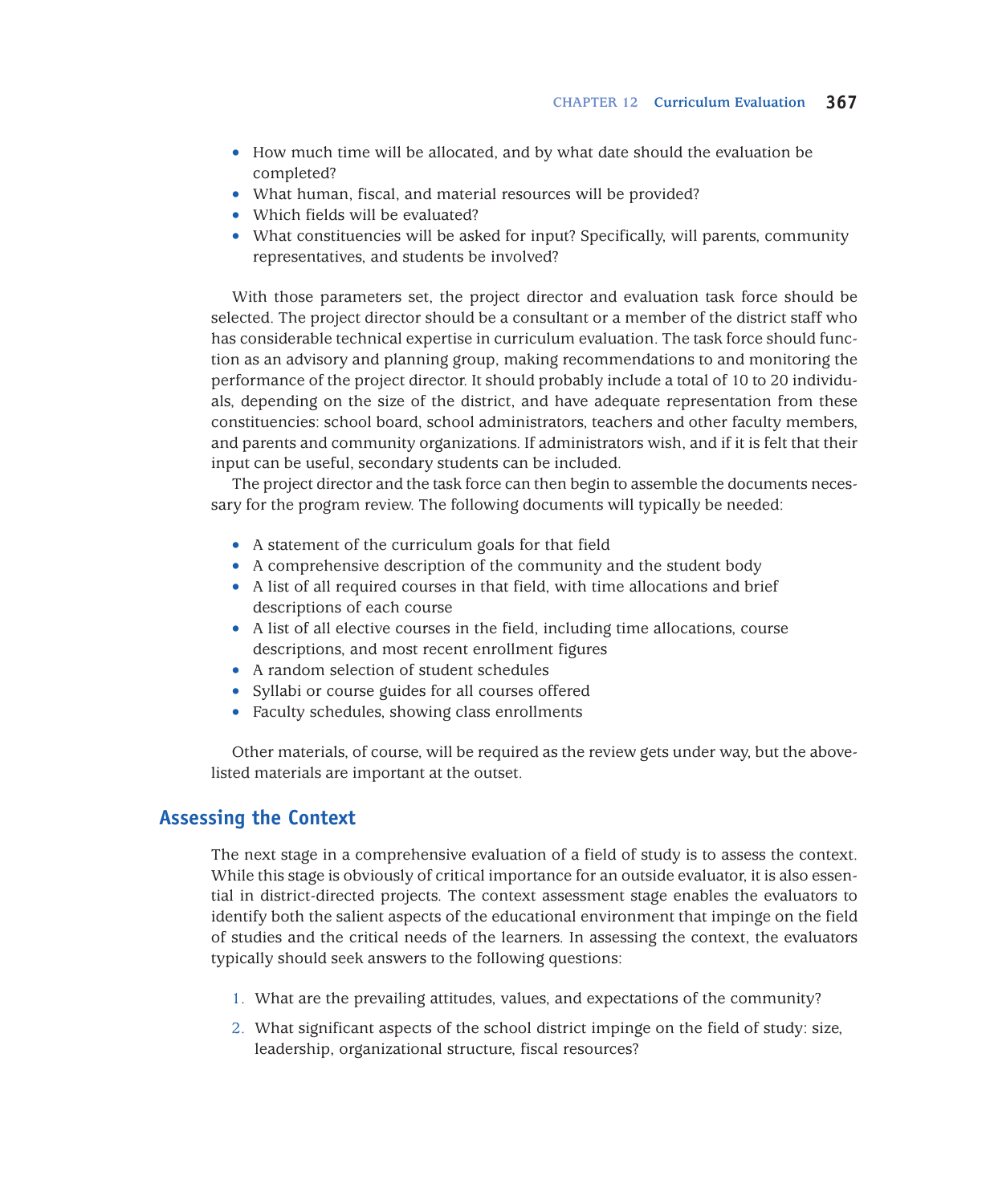- 3. What are the special characteristics of school facilities that impinge on or constrain this field of study?
- 4. What are the special characteristics of the student body: scholastic aptitude, achievement, home background, ethnic identity, social and physical development?
- 5. What are the special characteristics of the faculty: experience, educational values, overall competence, educational background?
- 6. What is special about the school organization: nature of leadership, organizational structure?

The context assessment should result in a report that calls attention to the salient aspects affecting the field of study and identifies the special needs of the learners.

## **Identifying the Evaluation Issues**

The next step in the process is to identify the evaluation issues, to be sure that the evaluation is sensitive to the special concern of the stakeholders and will provide the information needed. Here, the distinctions between the several aspects of the curriculum are essential: the written, the supported, the taught, the tested, and the learned curricula all subsume quite different assessment issues.

Also, each of these five must be assessed if the results are to be at all valid. In too many curriculum evaluations, the team evaluates only the written curriculum (the official course guides) and the learned curriculum (the results on achievement tests). No valid inferences can be drawn from such an assessment, because the other three important components have been ignored. Suppose, for example, that the students in a particular district do not perform well on measures of critical thinking in social studies, even though district guides include such units. District administrators cannot be sure about the causes of the problem. It might well be that teachers have chosen not to teach those units because they lack the training and materials necessary. Only a comprehensive assessment can yield the information needed to make improvements.

As shown in Exhibit 12.3, those five components subsume more than 50 different issues. Obviously, not all these issues will be used in every evaluation. Here, it is essential for the evaluation team to identify the issues by surveying and interviewing stakeholders. That list of issues can be used to survey such constituencies as board members, school administrators, faculty, and parents, using a form similar to the one shown in Exhibit 12.4. The responses can then be analyzed to determine which issues should be evaluated, given the constraints previously identified. The surveys, of course, should be supplemented with interviews of key individuals to provide supplementary data.

## **Developing the Evaluation Design**

With the evaluation issues identified, the project director and the task force should cooperatively develop the evaluation design. One historical and yet useful framework for such a design was proposed by Worthen (1981). For each evaluative question (or evaluation issue, to use the terminology employed here), identify the information required, the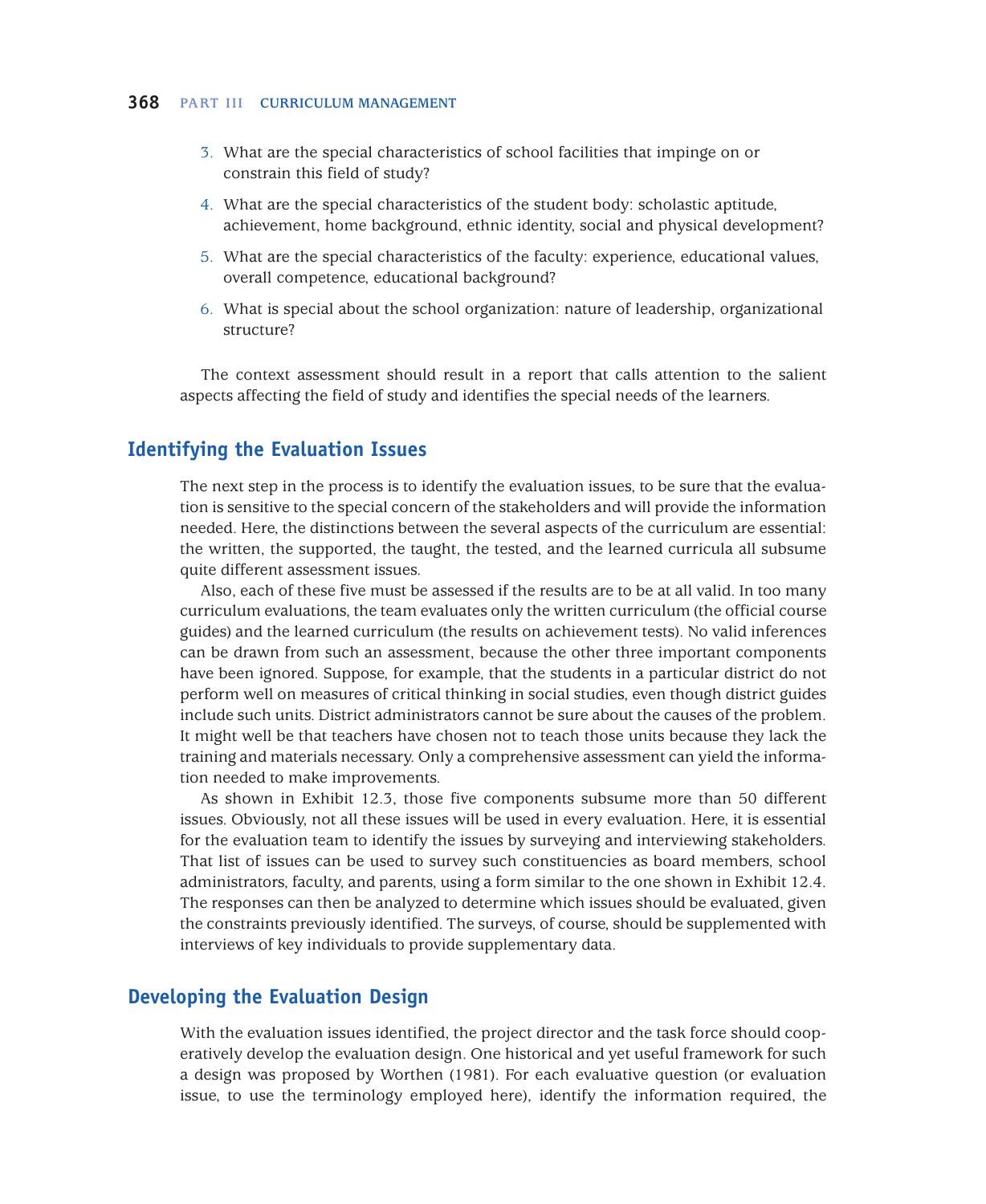#### **EXHIBIT 12.3** Evaluation Issues: Field of Study

#### **The Written Curriculum**

*Goals*

- 1. Are the goals of this subject clearly and explicitly stated and readily accessible to those who need to refer to them?
- 2. Are those goals congruent with relevant curricular goals of the school district?
- 3. Are the goals in accord with the recommendations of experts in the field?
- 4. Are the goals understood and supported by parents?
- 5. Are the goals understood and supported by school administrators?
- 6. Are the goals understood and supported by classroom teachers?
- 7. Are the goals understood and supported by students?

*Scope and Sequence of Level Objectives*

- 1. Have the goals of this field been analyzed into a set of grade-level (or achievement level) objectives that identify the important concepts, skills, and attitudes to be attained?
- 2. Are those level objectives sufficiently comprehensive so that they adequately reflect the goals of this field?
- 3. Are those level objectives clearly displayed in some form (such as a scope-and-sequence chart) that facilitates understanding and use?
- 4. Are the level objectives in accord with and do they reflect the recommendations of experts in the field?
- 5. Does the grade placement of objectives reflect the best current knowledge of child development?
- 6. Does the grade placement of objectives provide for sufficient reinforcement without undue repetition?
- 7. Is the grade placement of objectives appropriate in relation to their difficulty for learners at that level?
- 8. Are the objectives appropriately distributed over the grades so that there is balance between the grades?

*Written Course Guides*

- 1. Are there written course guides for this field covering all grade levels?
- 2. Are those guides readily available to administrators, teachers, and parents?
- 3. Does the format of the guides facilitate revision and amplification?
- 4. Do the guides clearly specify grade-level objectives in a format and manner that facilitate use?
- 5. Do the guides make appropriate distinctions between mastery, organic, and enrichment outcomes and focus primarily on the mastery outcomes?
- 6. Do the guides indicate clearly the relative importance of the mastery outcomes and suggest time allocations that reflect their importance?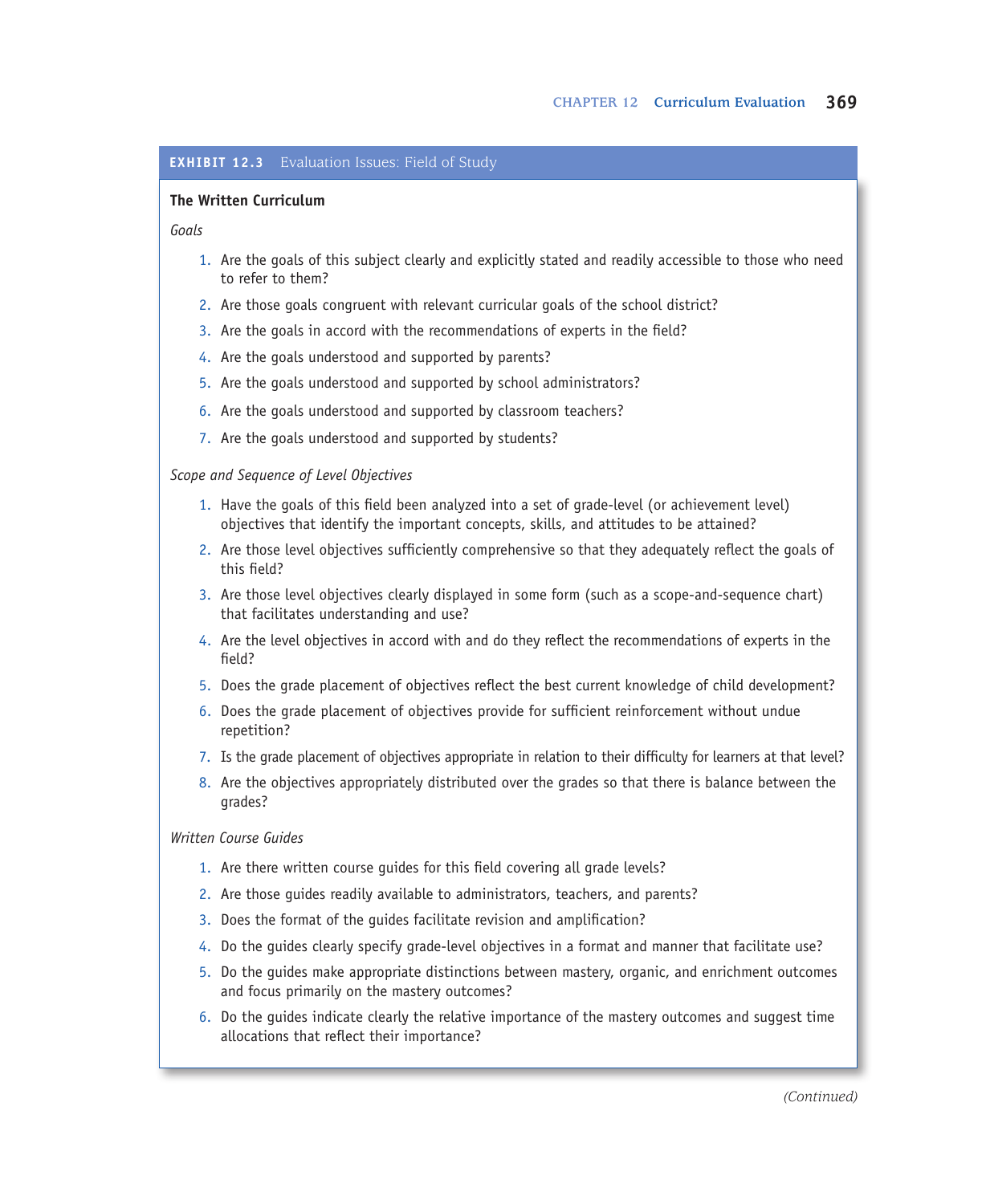#### **EXHIBIT 12.3** (Continued)

- 7. Do the guides suggest ways of organizing the objectives into learning units, without requiring a particular type of unit organization?
- 8. Do the guides recommend (but not mandate) teaching/learning activities that seem likely to lead to the attainment of the relevant objectives?
- 9. Do the teaching and learning activities recommended reflect the best current knowledge about teaching and learning, and are they qualitatively excellent?
- 10. Do the guides suggest appropriate evaluation processes and instruments?
- 11. Do the guides recommend appropriate instructional materials and other resources?

#### **The Supported Curriculum**

*Time*

- 1. Has the school district clearly specified time to be allocated to this field of study at each level of schooling?
- 2. Does the time allocated to this field seem appropriate in relation to the district's goals, the goals of the field of study, and the recommendations of experts?
- 3. Do school master schedules and administrative guidelines on time allocation appropriately reflect district allocations?

#### *Materials*

- 1. Is the quantity of instructional materials adequate in relation to student enrollments?
- 2. Are the learning objectives of the instructional materials consonant with the objectives of the written course guides?
- 3. Do the instructional materials reflect the best current knowledge in this field of study?
- 4. Are the instructional materials free of gender bias and ethnic stereotyping?
- 5. Are the instructional materials written at an appropriate level of difficulty?
- 6. Are the instructional materials designed and organized in a manner that facilitates teacher use?
- 7. Do the instructional materials reflect sound learning principles, providing adequately for motivation, explanation, application, reinforcement, and enrichment?

#### *Staff Development*

1. Does the district provide ongoing staff-development programs that help the teachers use the curriculum guides effectively and involve teachers in improving the guides?

#### **The Taught Curriculum**

- 1. Do the teachers allocate time to this field of study in accordance with district and school guidelines?
- 2. Do the teachers allocate time to the several components of this field of study in a way that reflects curricular priorities?
- 3. Do the teachers teach for the objectives specified for that grade?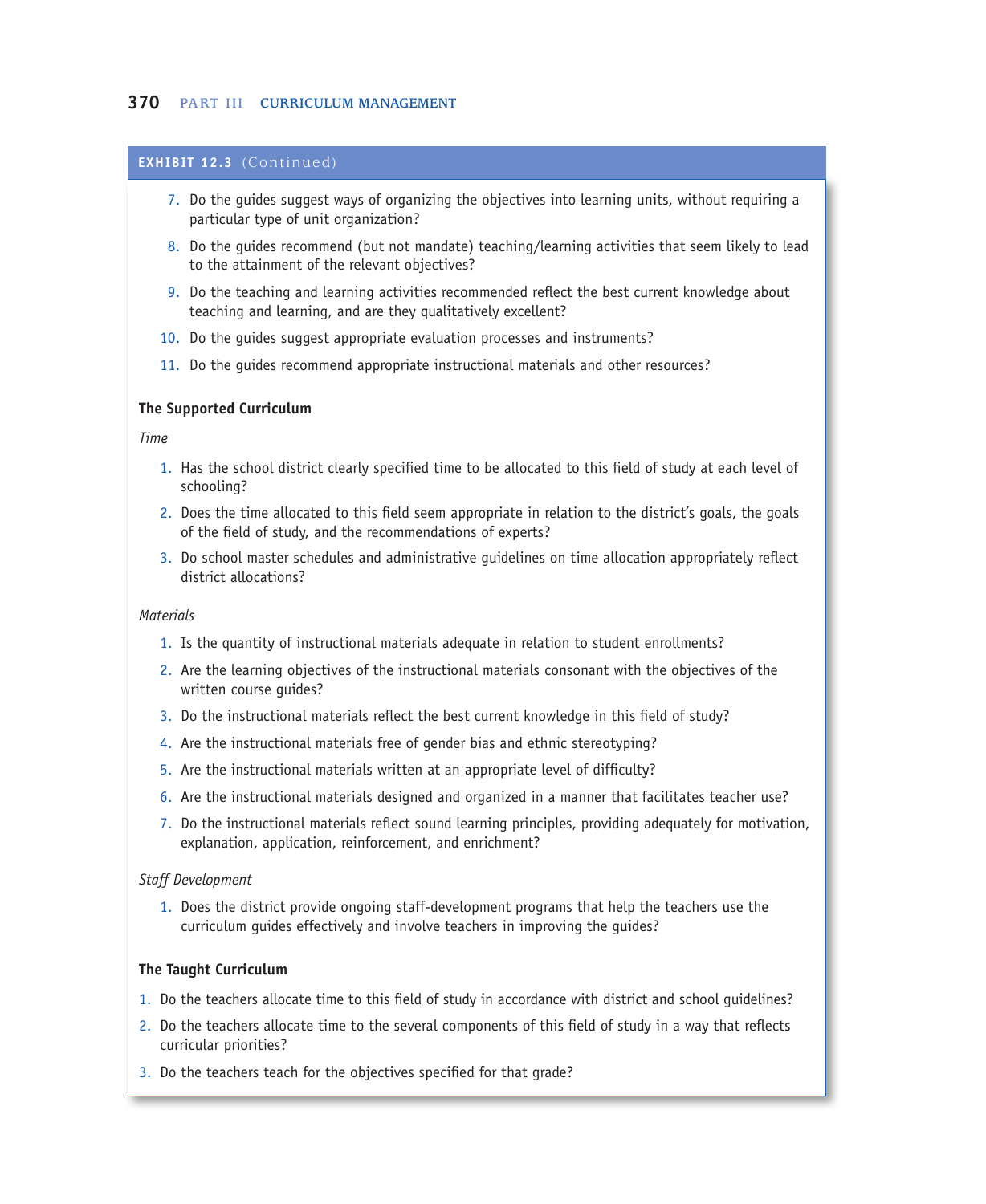- 4. Do the instructional methods used by the teachers reflect the best current knowledge about teaching that field of study and are they qualitatively excellent?
- 5. What unintended effects does this curriculum have on teaching?

#### **The Tested Curriculum**

- 1. Does the district provide curriculum-based tests that adequately reflect and correspond with the objectives stated in the course guides?
- 2. Are such tests valid and reliable measures of performance?
- 3. Does the district make use of standardized tests that provide norm-referenced data on achievement in this field of study?
- 4. Do any standardized tests used by the district adequately reflect and correspond with the objectives stated in the course guides?

#### **The Learned Curriculum**

- 1. Do pupils believe that what they are learning is useful and meaningful?
- 2. Do pupils achieve the specified objectives at a satisfactory level?
- 3. What unintended learning outcomes are evidenced?
- 4. What are the opportunity costs for pupils involved in this field of study?

#### **Formative Aspects**

- 1. By what processes was this field of study developed, and did those processes provide for appropriate input from all constituencies?
- 2. What specific provisions are there for continuing input from those constituencies?
- 3. What specific provisions are there for revising and modifying the program of studies?

## **EXHIBIT 12.4** Survey Form—Evaluation Issues: Mathematics

*Directions:* As you probably are aware, our school district will soon begin to evaluate the mathematics curriculum in our district. Listed below are the questions we might ask in such an evaluation. Tell us how important you think each question is. Read each question and then circle one of the following symbols:

- VI: I think this question is very important.
- I: I think this question is important.
- LI: I think this question is less important.

Your responses will help us decide which questions to study.

| Question                                                                                                                     |  | Your Response |  |
|------------------------------------------------------------------------------------------------------------------------------|--|---------------|--|
| 1. Are the goals of this subject clearly and explicitly stated<br>and readily accessible to those who need to refer to them? |  |               |  |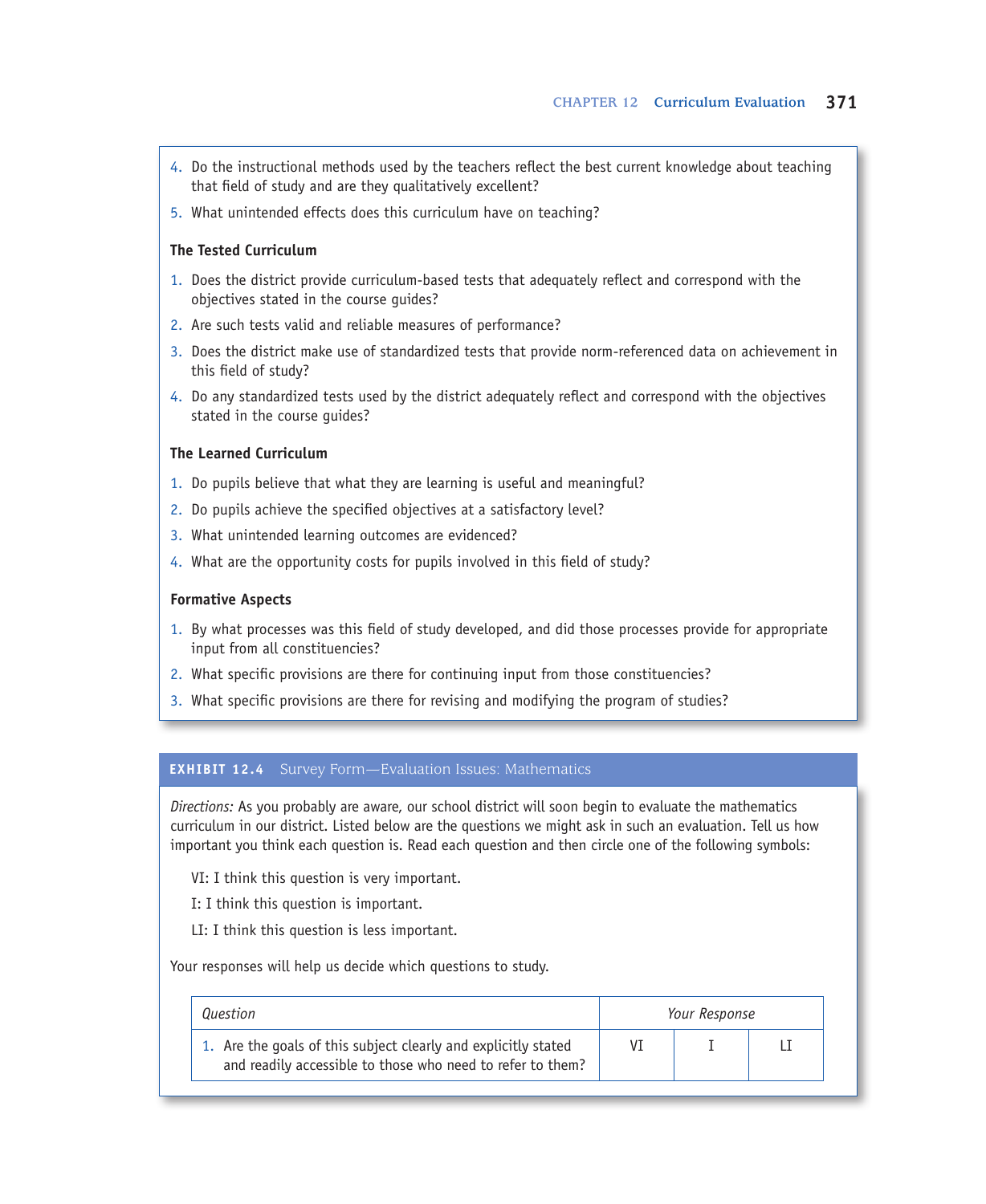sources of information, and the methods for collecting that information. Thus, in an example used by Worthen, if the evaluation proposes to answer the question, "Do student attitudes demonstrate that the curriculum is producing the desired results?" the attitudes of students with regard to the values and concepts taught constitute the information required. Students are the source of information, and the methods employed might include a comparative design using attitude scales and simulated situations requiring an attitudinal response.

In identifying the methods for collecting information, evaluators should be certain to include qualitative approaches. As noted above, current evaluation theory gives strong emphasis to such qualitative methods as interviews and observations in assessing curriculum impact.

Those decisions—about the issues, the information required, the sources of information, and the methods for collecting information—should form the basis of a detailed evaluation plan, which would also include the specific tasks to be undertaken, the names of those responsible for each task, and the deadline for accomplishing the task.

#### *Focusing on Student Performance*

According to Thomas Guskey (2007–2008), many teachers use computers and other forms of technology—including videodiscs, laser discs, interactive video, various forms of hypermedia, and a variety of powerful online resources—as a primary means of corrective activities. The highly versatile, user-friendly nature of technology makes it appropriate for almost any subject area and grade level. Computer activities enable students to work alone or in collaboration with classmates.

It is, therefore, essential that the direction for the technology initiative remain focused on student performance. The key behind computer assessment is to create a more symbiotic relationship between web-based learning and the curriculum. In doing so, correlations between student performance and the use of technology in the classrooms will become more evident. Thus, appropriate mechanisms and administrative structures will need to be made so that student performance can be measured and assessed in relevant ways. The key here is that teachers, students, administrators, and the external community see that technology is having a positive effect on student achievement and that students are performing better because of the technological changes enacted within your school.

#### *Electronic Testing*

According to Allan Olson (2004), president and executive director of Northwest Evaluation Association, schools in the future will not be grouped by age but by instructional needs, and it will be done electronically. Students will not be assigned one teacher and will not be in a closed-door classroom but, rather, will have multiple teachers and be in a more open and collaborative environment. Students will be matched with teachers who have the skills and proficiency to best instruct them. To arrive at this future, schools must use cutting-edge evaluation tools such as adaptive electronic testing that provides a comprehensive assessment of a student's needs.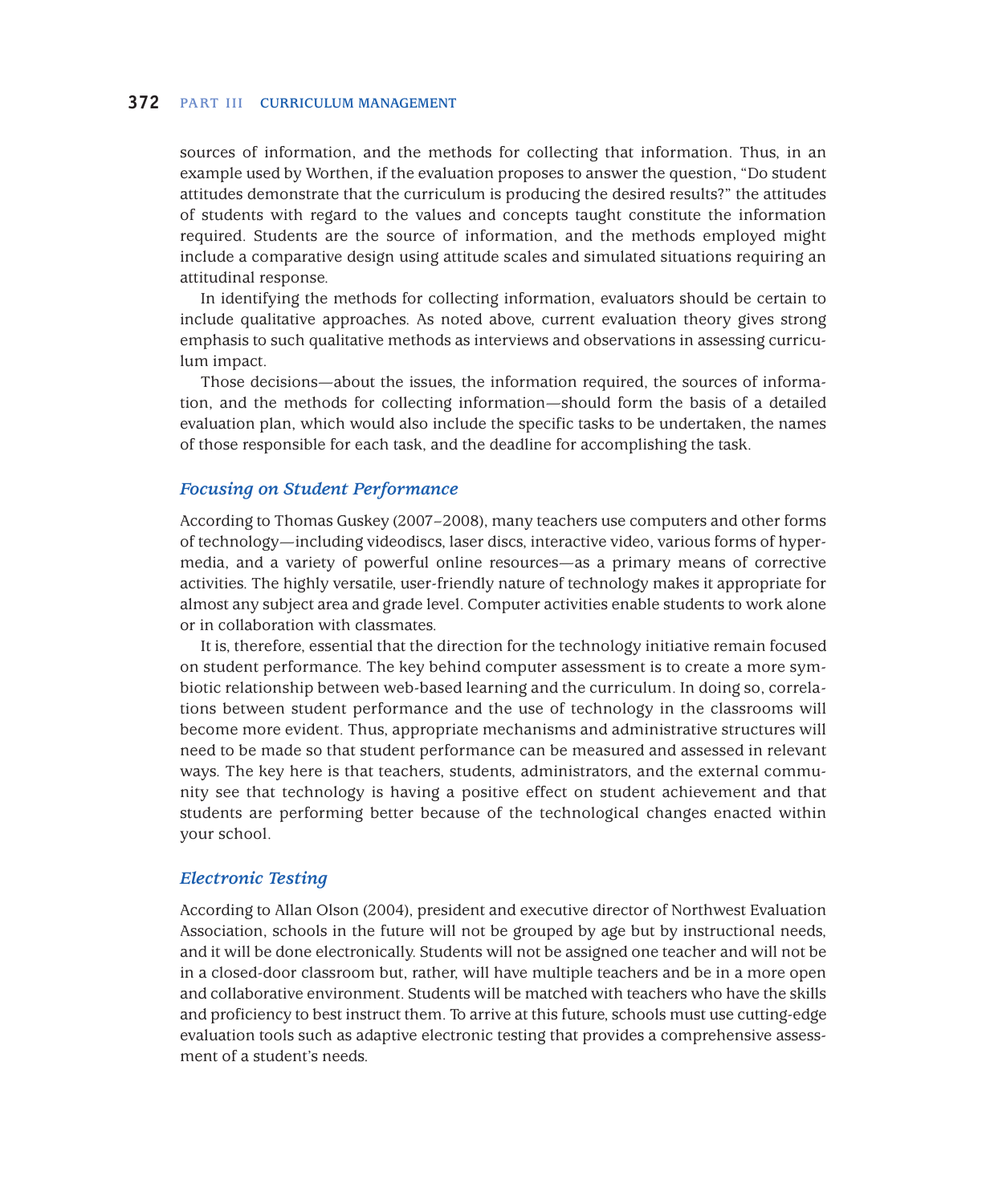The ultimate indicator of an effective school is the measure of academic growth of its students. Without sufficient data, schools cannot fine-tune programs or respond to students' individual needs quickly enough to meet local, state, or federal guidelines. This is a major problem with the states and the federal government mandating that schools attain a high proficiency rate of student achievement.

New developments in technology are allowing schools to use Internet-enabled assessment tools that adjust in difficulty to the individual students' ability. Because electronic tests are customized on demand, each student is engaged and the results are more accurate. Electronic results are also instantaneous. This allows teachers to see quickly whether students are succeeding or falling behind. Curriculum and instruction can then be modified to address the results. Electronic adaptive tests can be given any time: fall, winter, or spring. Tests can be tailored to meet federal, state, and district mandates.

Unlike conventional evaluative tests, computerized adaptive tests measure achievement status and academic growth for every child. Schools and curriculum leaders can assess a program's effectiveness for children with different instructional needs. Timely, accurate data provide school leaders with information to adjust instruction and/or programs as needed during the school year to ensure individual learning and to improve program effectiveness. Using up-to-date Internet-enabled assessments, curriculum leaders and teachers will have a chance to shape tomorrow's schools today.

#### *Value-Added Assessment*

Value-added assessment is a technique of using test data to determine the value that teachers add to the learning of each student. It focuses on how test data can help each child academically. This type of assessment makes it possible to isolate the impact of the individual teacher and to respond with appropriate rewards or corrective training. Former University of Tennessee statistician William Sanders, who helped pioneer value-added research, noted that this method offers a way to ensure that as few children as possible suffer a disadvantage in learning. Sanders (as cited in Holland, 2001) believed that "under effective teachers, students could make gains no matter what their ability or achievement levels were when they started" (p. 3).

#### *Value-Added Assessment Format:*

- Each spring, students take a norm-referenced state test in five core subjects (math, science, reading, language, and social studies). Nonredundant test items are added each year in an attempt to discourage blatant "teaching to the test."
- Each fall, districts receive a report card broken down by school and grade showing progress in each subject in the context of 3-year averages. The system records student achievement gains in scale score points and in the form of comparisons to local, state, and national averages. School and district reports are reported to the public.
- Each teacher receives a report card—one that is not released to the general public showing the year-to-year progress of his or her students. Supervisors also receive these reports. It is this application of these data that holds the greatest promise for building a better teacher.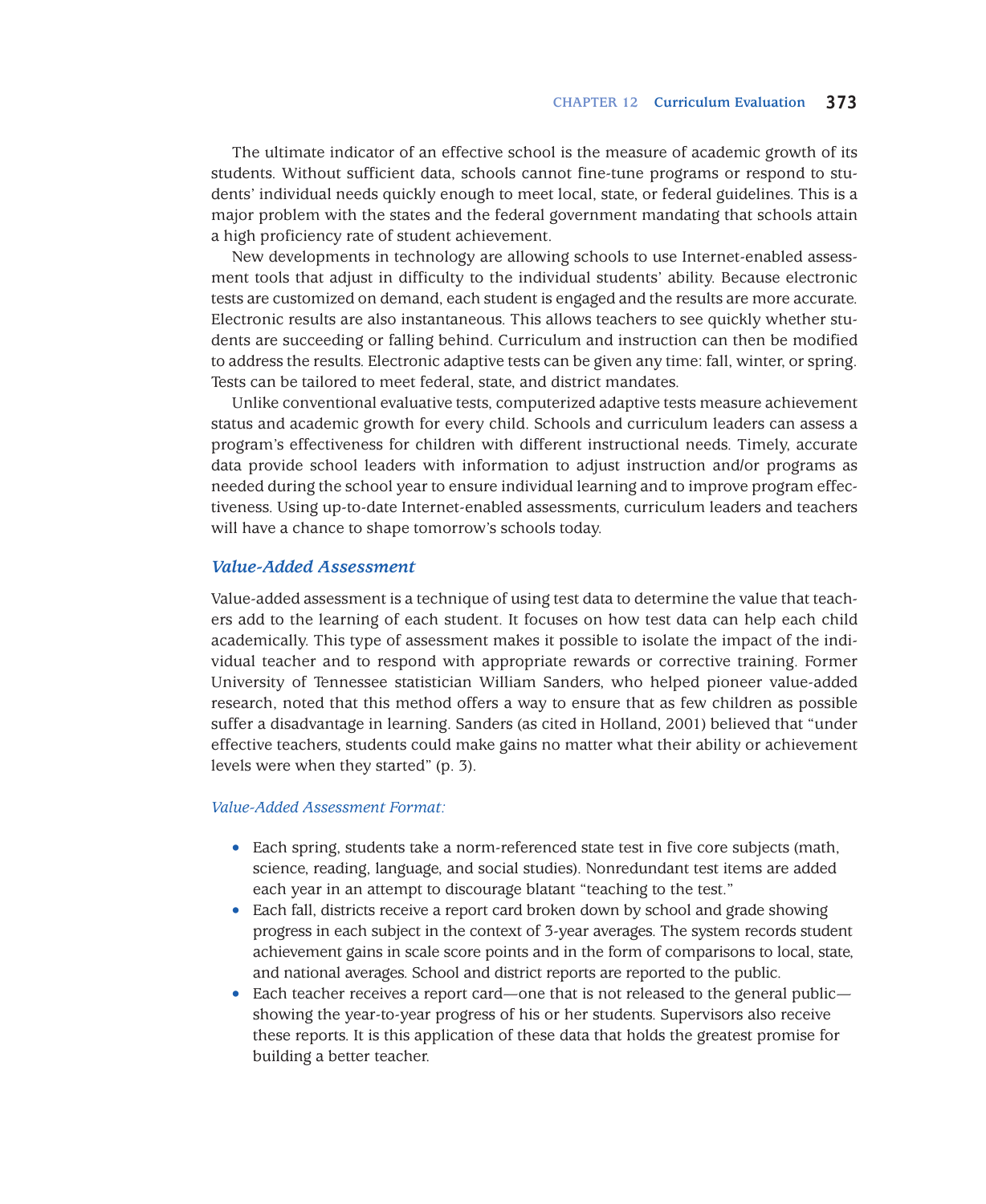## *Evaluation of the Curriculum Using Student Achievement and Effective Instruction*

The increased involvement of the state and federal government in education and curriculum has had a definite impact on the development of curriculum. With the implementation of the No Child Left Behind Act (NCLB), Common Core State Standards for English language arts and math, and Response to Intervention, states have increasingly become involved in setting standards for course curricula. These standards are the basis for state testing and for meeting the regulations set forth by NCLB and the Common Core State Standards. However, many teachers fail to take advantage of the instructional benefits that properly constructed tests can bring to teachers and students (Popham, 2001). Therefore, the written curriculum of schools needs to follow state standards closely. With this in mind, the evaluation of the written curriculum and its effectiveness is ever more dependent on the taught curriculum. To be effective, the written curriculum needs to be the "taught curriculum."

### *Ineffective and Effective Teaching*

In a study by Pam Homan (2003), in the Sioux Falls, South Dakota, school district, the importance of teaching and testing the "written curriculum" was reinforced. Dr. Homan looked at all fifth-grade teachers in the district. By studying 3 consecutive years of test results and by using a multiple regression analysis, Dr. Homan was able to identify the fifthgrade teachers whose children always scored higher on the standardized tests administered by the school district. She also identified the teachers whose students performed below expectations on the same tests. Through a process of observations, Dr. Homan and other district administrators were able to identify effective instruction as the major contributing factor in student achievement.

*Results.* Homan's (2003) observational analysis, detailed in Exhibit 12.5a, found a difference in the presence of 12 of the 14 categories of effective teaching between teachers with high student achievement and teachers with low student achievement. No difference existed in the presence of "reteaches" and "positive self-concept." The greatest differences between the two groups were in "instructional planning," "instructional techniques," "provides feedback," "communicates expectations," "manages behavior," and "maximizes instructional time." Exhibit 12.5a shows the difference in percentages of the indicator traits demonstrated between the two groups. Exhibit 12.5b lists the specific indicators within each category of effective teaching.

*Summary.* The results indicate that specific indicators of effective teaching do exist to a greater degree in classrooms with high overall student achievement versus classrooms with low overall student achievement. Given the implications of NCLB and the expectation that all students be proficient by 2013–2014, it is important that effective teaching be maximized for each student. The findings of this study confirm the need for both identification and follow-up of targeted interventions to help classroom teachers maximize effective teaching. Although the NCLB waiver plan removes the expectation that all students be proficient in reading and math by 2014, it does not waive the effective teaching principle. "The plan says schools in states applying for waivers must include student growth measures in teacher evaluations" (Staff and Wire Reports, 2011, p. A5).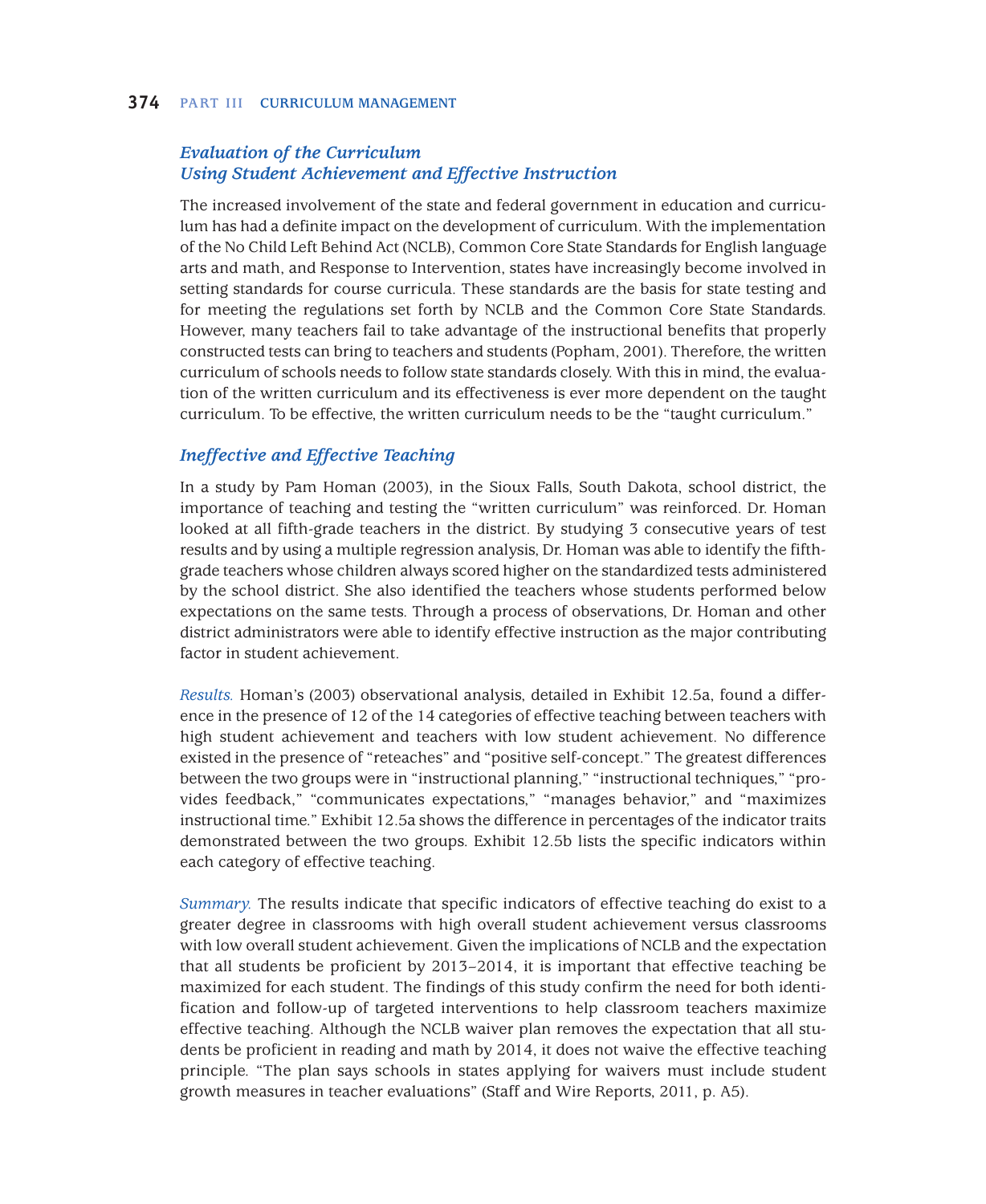## **CHAPTER 12 Curriculum Evaluation 375**

| <b>EXHIBIT 12.5a</b> Teachers and Student Achievement Levels |                                             |                                                  |  |
|--------------------------------------------------------------|---------------------------------------------|--------------------------------------------------|--|
|                                                              | Percentage of Indicator Traits Demonstrated |                                                  |  |
| Categories of Effective Teaching                             | Teachers With Low Student<br>Achievement    | Teachers With High Student<br><b>Achievement</b> |  |
| Instructional planning                                       | 46                                          | 100                                              |  |
| District curriculum                                          | 93                                          | 100                                              |  |
| <b>Effective lesson</b>                                      | 83                                          | 100                                              |  |
| Instructional techniques                                     | 68                                          | 97                                               |  |
| Enhances self-concept                                        | 92                                          | 96                                               |  |
| Assesses students                                            | 80                                          | 100                                              |  |
| Provides feedback                                            | 77                                          | 100                                              |  |
| Communicates expectations                                    | 60                                          | 100                                              |  |
| Reteaches                                                    | 100                                         | 100                                              |  |
| Checks understanding                                         | 80                                          | 100                                              |  |
| Organizes classroom                                          | 92                                          | 95                                               |  |
| Manages behavior                                             | 75                                          | 100                                              |  |
| Maximizes instructional time                                 | 70                                          | 100                                              |  |
| Positive self-concept                                        | 100                                         | 100                                              |  |

SOURCE: From *Sioux Falls School District 2002–2003 Value Added Analysis of Student Achievement and Effective Instruction* by P. Homan, 2003, unpublished manuscript. Printed with permission.

| <b>EXHIBIT 12.5b</b> Effective and Unavailing Teachers                                                                                  |                                                                                                                                                               |  |
|-----------------------------------------------------------------------------------------------------------------------------------------|---------------------------------------------------------------------------------------------------------------------------------------------------------------|--|
| Teachers With High Student Achievement                                                                                                  | Teachers With Low Student Achievement                                                                                                                         |  |
| Strong instructional focus—knew the<br>curriculum and where he/she was headed                                                           | Low expectations not directly related to grade-<br>$\bullet$<br>appropriate curriculum<br>Lacked clear, purposeful instruction<br>$\bullet$                   |  |
| Smooth and quick transitions                                                                                                            | Spent excessive time telling students what they<br>$\bullet$<br>would be doing<br>Transitions were chaotic                                                    |  |
| Maximized time on purposeful instructional<br>tasks-all aspects of the lesson were clearly<br>connected to a district learning standard | Lost time on task with noninstructional tasks—parts<br>$\bullet$<br>of the lesson included activities not related to grade-<br>appropriate learning standards |  |

*(Continued)*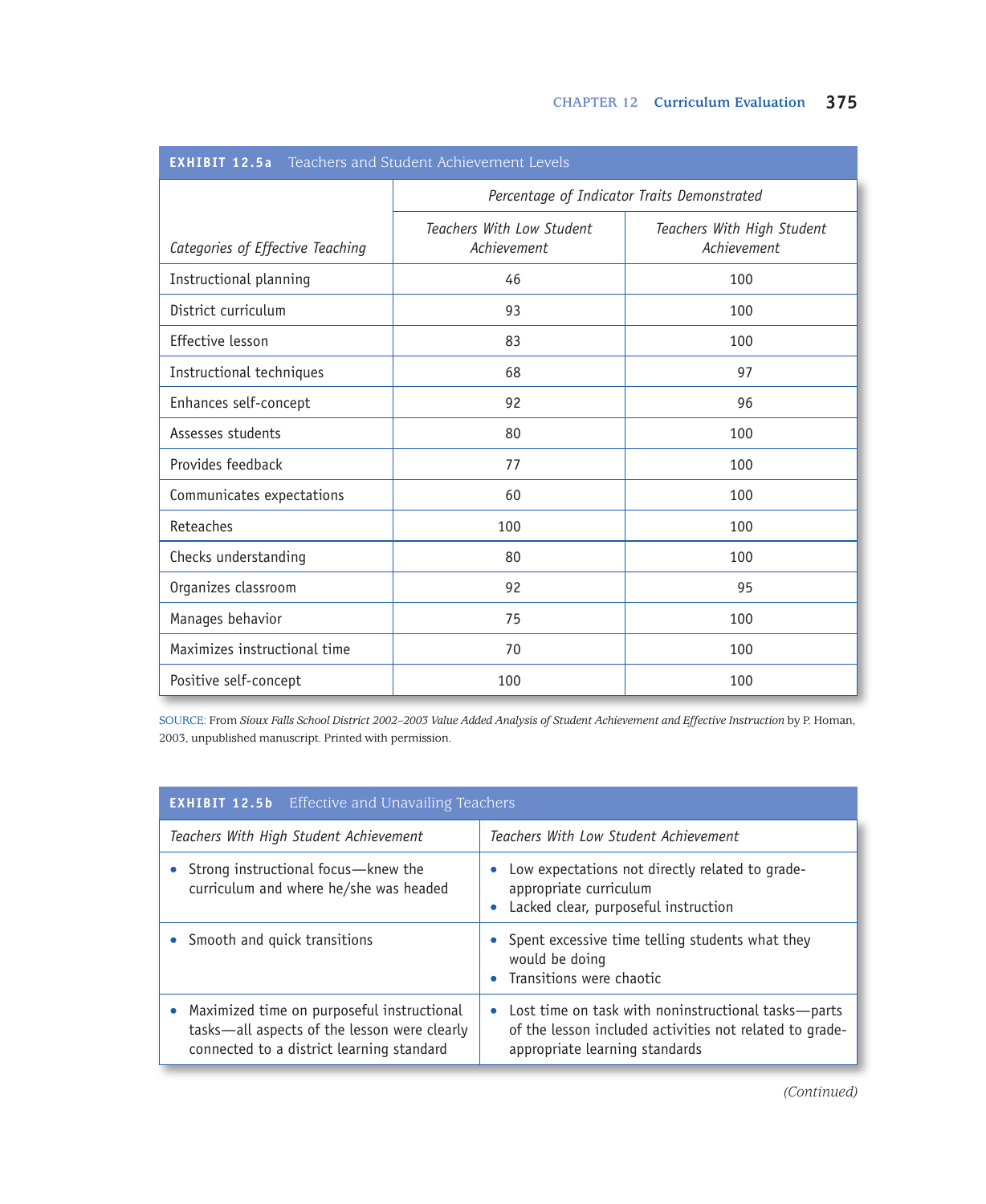| <b>EXHIBIT 12.5b</b> (Continued)                                                                       |                                                                                         |
|--------------------------------------------------------------------------------------------------------|-----------------------------------------------------------------------------------------|
| Teachers With High Student Achievement                                                                 | Teachers With Low Student Achievement                                                   |
| Naturally and positively redirected students<br>$\bullet$<br>without disrupting instruction for others | • Redirection disrupted learning for others and did not<br>maintain dignity of students |
| Naturally and immediately included students<br>returning from pull-outs                                | Did not attend to students returning from pull-outs<br>$\bullet$                        |
| Established routines known by all students<br>$\bullet$                                                | • Constant low-key commotion in the room                                                |

SOURCE: From *Sioux Falls School District 2002–2003 Value-Added Analysis of Student Achievement and Effective Instruction* by P. Homan, 2003, unpublished manuscript. Printed with permission.

The district will develop a training model to assist building principals in observing and providing specific feedback to teachers regarding the presence or lack of indicators of effective teaching in their classrooms. In addition, this model will provide principals a vehicle for training teachers within their building to self-assess the presence or lack of indicators of effective teaching in relationship to student achievement.

#### *Evaluation Checklist*

Evaluation checklists are helpful to educational planners trying to gauge the success of their classroom curricular program. The checklist for the curricular program components chart (Exhibit 12.6) is easy to administer and provides a quick assessment of program components.

Evaluation tools such as the checklist do not have to be complicated. These instruments help determine whether key components are present in the classroom program.

|                           | <b>EXHIBIT 12.6</b> Evaluation Checklist                                                                  |
|---------------------------|-----------------------------------------------------------------------------------------------------------|
| Check $\checkmark$ if yes | Curricular Program Components                                                                             |
|                           | Does the curriculum provide evidence of administrative and school board support?                          |
|                           | Does the curriculum plan incorporate a mission statement?                                                 |
|                           | Does the curriculum plan establish a task force or advisory committee?                                    |
|                           | Does the curriculum plan facilitate the involvement of parents and the community?                         |
|                           | Does the curriculum design allow for research development?                                                |
|                           | Does the curriculum plan utilize student learner outcomes as a measure?                                   |
|                           | Does the curriculum plan have an evaluation tool that provides for the collection of<br>qualitative data? |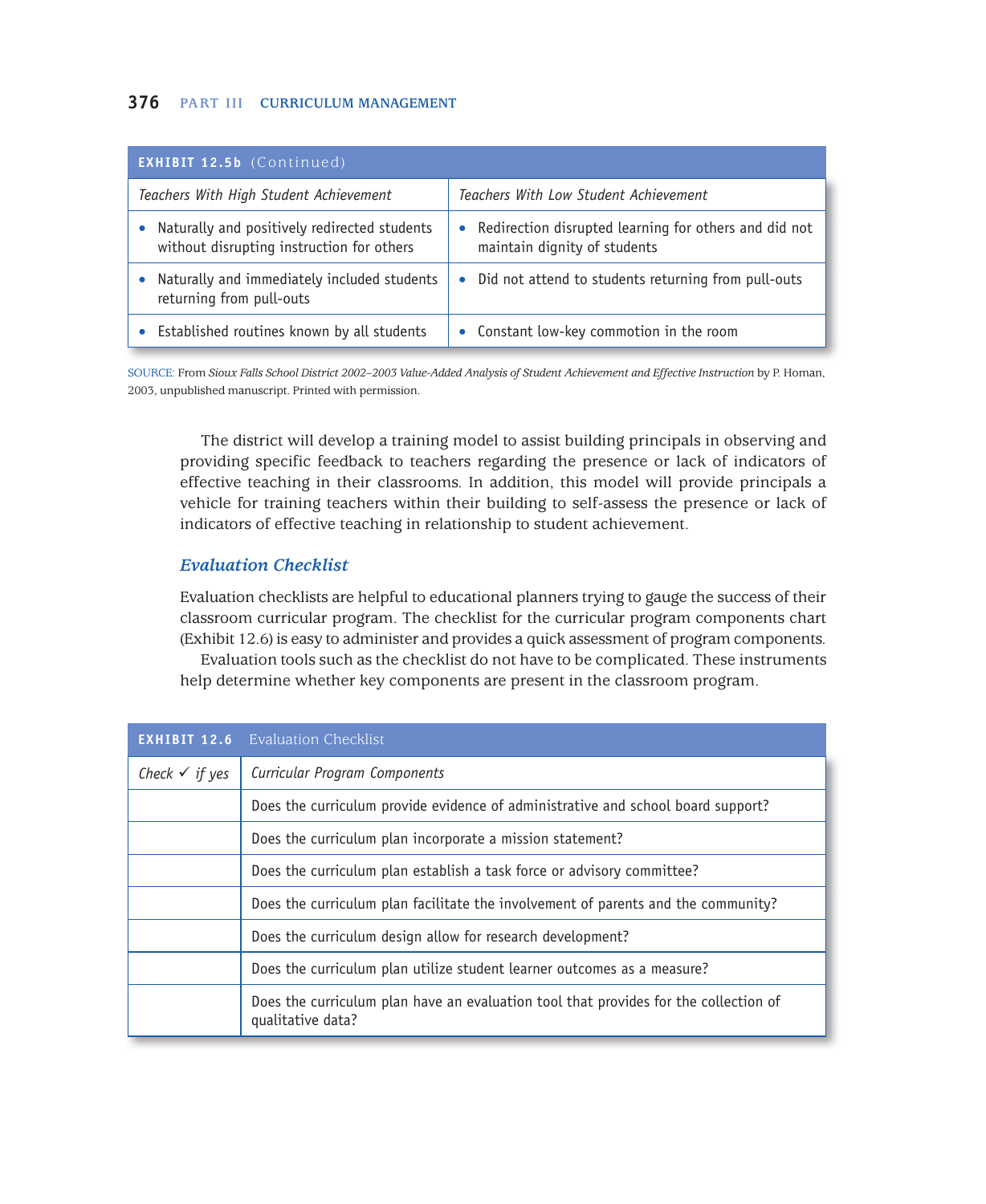## **Evaluation Strategies**

The following are strategies that successful administrators use in developing assessment and evaluation programs.

#### *Setting Goals and Indicators*

The evaluation and assessment process must be linked back to the original mission statement and objectives of the district. Indicators of successful curriculum integration for the purposes of evaluation should be established during the early planning stages of the program.

#### *Identifying Target Populations*

Successful evaluation and assessment procedures should focus on targeting specific external and internal population groups. Parents and community represent external groups. Trustees, administrators, teachers, and students represent internal target groups. Data collection needs to focus specifically on these target areas and how they relate to school and curriculum.

#### *Evaluation Centers*

The National Study for School Evaluation, located in Schaumburg, Illinois, provides a wealth of information on technology evaluation and assessment*.*

#### *Regional Technology Training Centers*

The Northwest Regional Educational Laboratory and other regional technology centers across the United States provide a plethora of information on best practices involving assessment and evaluation. They also provide conferences and workshops on evaluation strategies. Regardless of the process used to evaluate a program, planners need to be willing to utilize data and make changes and adjustments where necessary. They must understand that curriculum improvement and instructional improvement are interconnected and that a change in one area will probably elicit a change in another area. Problems and concerns can cloud issues at hand, making evaluation an important tool. With higher-quality and more detailed information at our disposal, curriculum leaders will be able to focus more on how technology can help teachers with student achievement in the future.

### **Implementing the Evaluation Design**

With the design developed, the evaluation team can move expeditiously to implement the design and report the results. Two matters should be stressed here: First, the implementation process should be flexible. If new issues develop or if additional data sources become apparent, they should be built into a revised design and incorporated into the implementation process. Second, the results should be reported in ways that will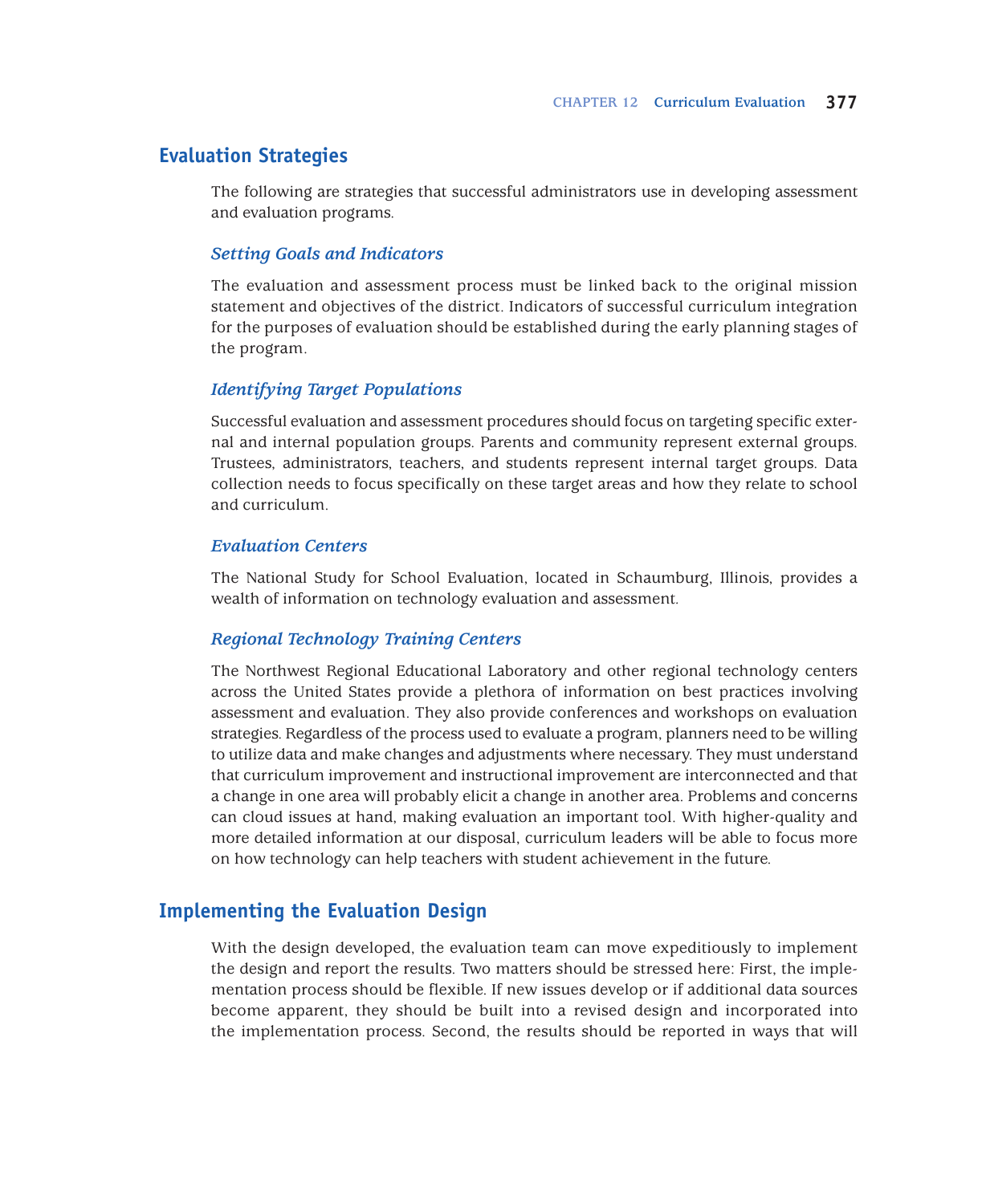accommodate the special needs of the several audiences. Thus, several reports might be envisioned: a summary written in plain language for the public, an action plan presented to the board and school administrators, and a detailed technical report for the broader educational community.

Once people know, firsthand, and are able to measure the benefits of effective curriculum planning and evaluation, the public support for funding will become viable. Indicators of success used to measure the impact of student achievement in schools will be a determining factor. It is hoped that future research will be based on these indicators to give educational planners a more complete picture as to the impact of technology on teaching and learning in our nation's classrooms. A key to the success of any curricular program in the future is the ability of school leaders to develop awareness and understanding through the implementation of an effective evaluation program. Throughout the entire evaluation process, the focus for administrators should be on combining appropriate strategies with measurable results indicating positive correlations with teaching and learning.

# **SUMMARY**

This chapter brings approaches of curriculum leadership into a global focus and provides for greater understanding of the evaluation process. To that end, it proposes a broad definition of the term *curriculum evaluation.* It also describes several effective evaluation models. The chapter proposes a comprehensive and eclectic process that can be used to evaluate a field of study as well as technological applications. In addition, challenges to curriculum leadership are addressed.

# **APPLICATIONS**

- 1. Choose one of the issues identified for the field of study evaluation. Use the Worthen (1981) framework in developing a design for that issue.
- 2. Select one of the models described and write a detailed explication and critique of that model.
- 3. Suppose a classroom teacher posed this question to you: "I want to evaluate my own course. I don't know much about statistics. Can you tell me how to evaluate it in a way that won't take too much time?" Write the answer you would give that teacher.
- 4. Examine Homan's (2003) study on effective teaching and its importance in relationship to student success. Develop an in-service presentation for teachers in your school district in which you could effectively use this study to enhance teaching and improve student performance.
- 5. Using the evaluation checklist in Exhibit 12.6, evaluate a classroom curricular program in your school.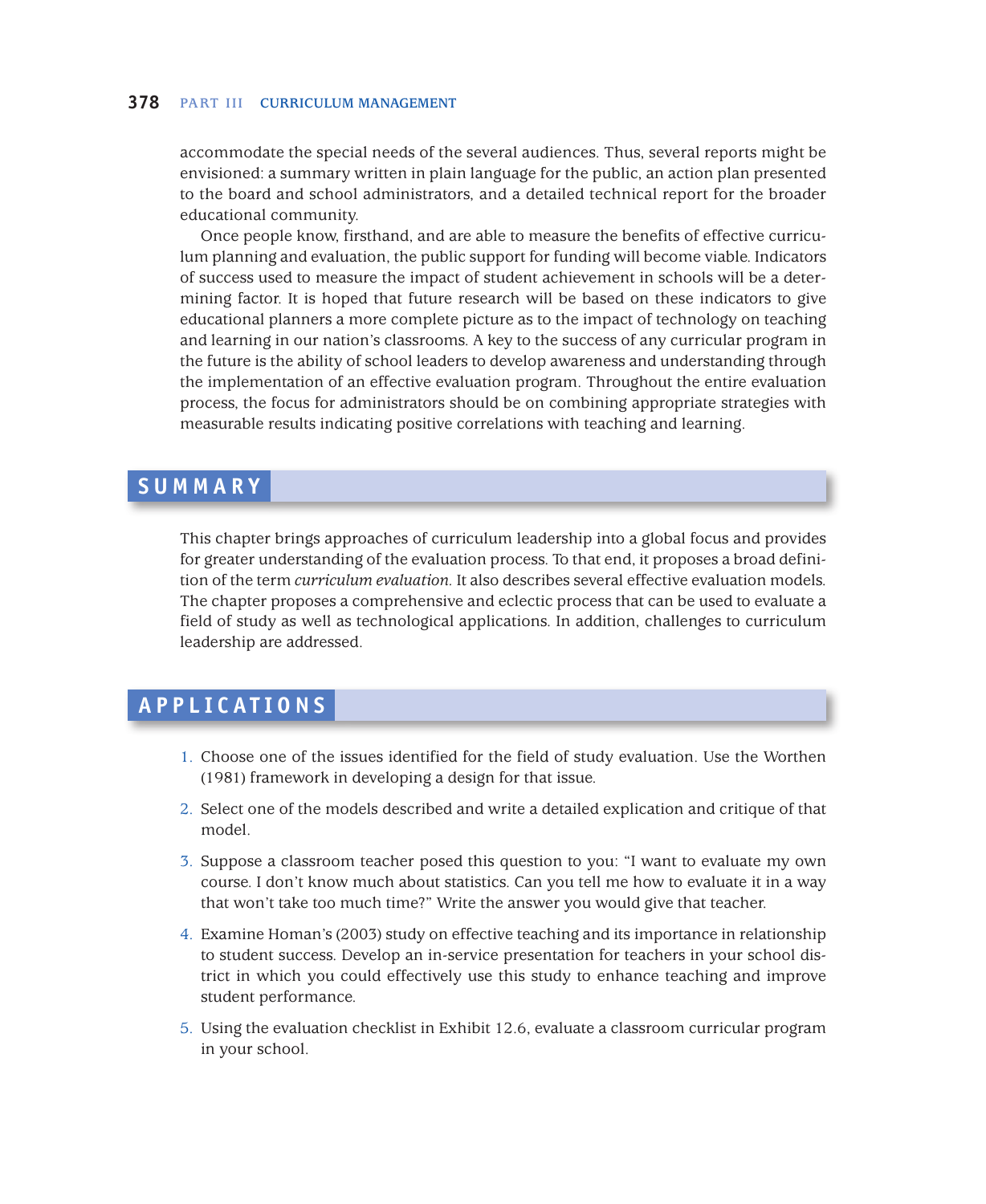- 6. If you answered *no* to any of the curriculum development indicators in Bradley's effectiveness model from Exhibit 12.1, explain how you would make it/them positive (*yes*).
- 7. In the chart provided below, identify the elements from each of the curriculum development models that address Bradley's effectiveness model.

| Models                                                                           | Place the item number(s) from Bradley's<br>effectiveness model in this column. |
|----------------------------------------------------------------------------------|--------------------------------------------------------------------------------|
| Tyler's objectives-centered model                                                |                                                                                |
| Stufflebeam's context, input, process, product model                             |                                                                                |
| Scriven's goal-free model                                                        |                                                                                |
| Stake's responsive model                                                         |                                                                                |
| Eisner's connoisseurship model                                                   |                                                                                |
| Overall, what elements from Bradley's effectiveness model were<br>not addressed? |                                                                                |

# **CASE STUDY Teaching to the Test**

A school trustee shares with Kathy Peterson, district superintendent, that one of the school district teachers is teaching to the test.

"I understand that one of our sixth-grade teachers is teaching to the test in Principal Harris's building," says board trustee Ron Dawson.

Superintendent Peterson smiles. "It would be a problem if we were talking about a normreferenced standardized test as the evaluative tool. Fortunately, it is my understanding that the sixth-grade teacher is referring to our criterion-referenced test that is currently based on state standards. In this case, we want the teachers to analyze the items and adjust their curriculum to benchmarks on the test—so, in effect, she is teaching to the test."

Trustee Dawson looks as though he is slightly confused.

Peterson continues, "Not only is she teaching to the test, but she has also developed a computerized grading system that has the capability of providing e-mail reports to parents. This way, the parents can also help address the acquisition of certain basic skills. The result is that we have basically wrapped the testing process into our curriculum evaluation process."

"And how is that?" Ron Dawson asks.

"Well, at a push of a button, your sixth-grade teacher can average and total any student's grade at any time. If parents walk through the door, she can tell them exactly how their child is doing. She also has an electronic portfolio of every student as part of the evaluative process."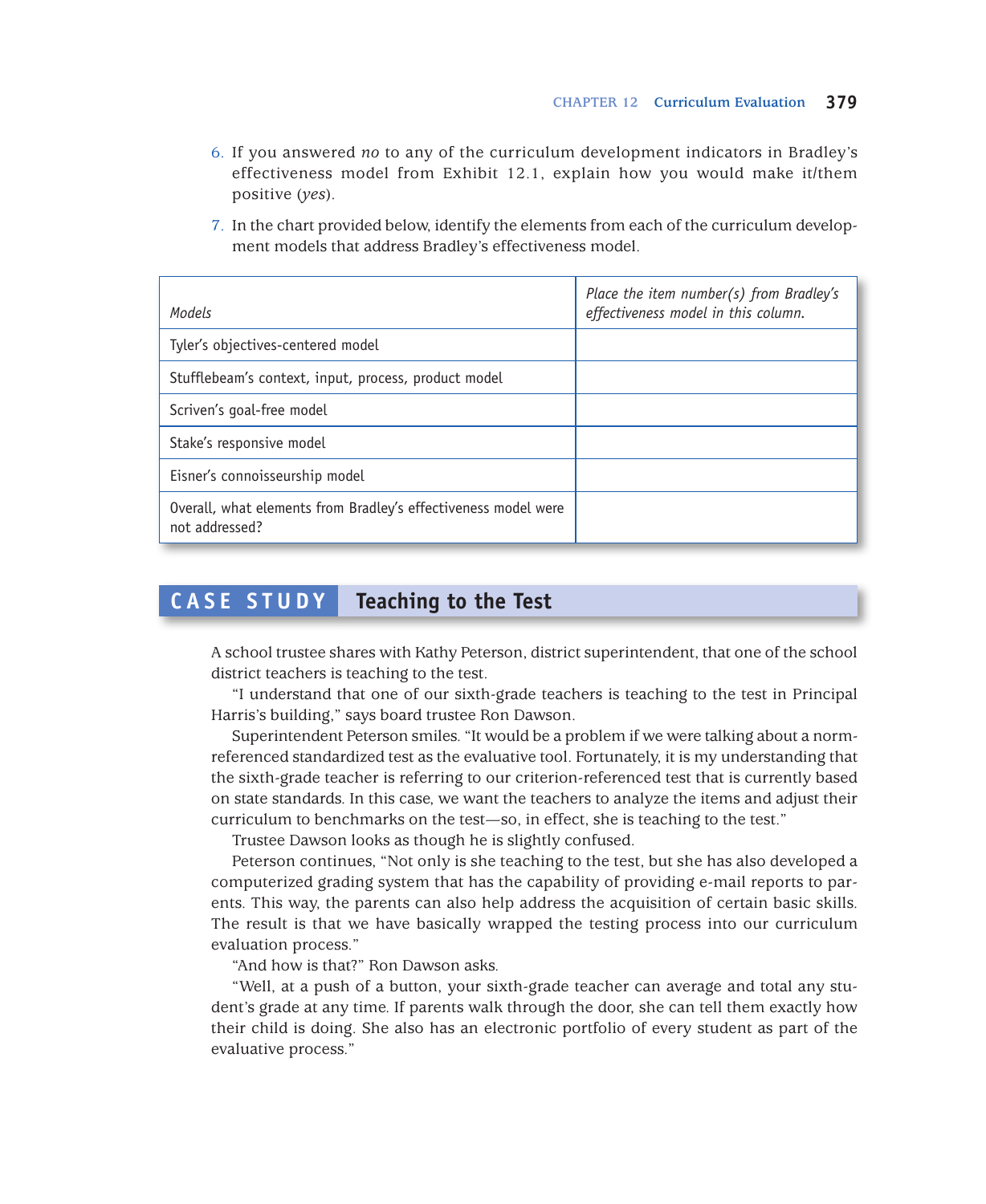Trustee Dawson likes the idea of having the district's teachers addressing basic skills that are on the state test. "This concept of teaching to the test—a criterion-referenced test—is what we should have been doing all along," he says enthusiastically.

## **The Challenge**

Using electronic testing and setting benchmarks is proving to be a successful evaluation strategy for Principal Harris. What are some other novel or innovative ways that Principal Harris can use to evaluate and assess student achievement as well as his overall school curricula?

### **Key Issues/Questions**

- 1. What are some major differences between electronic testing and regular testing? Do you feel that electronic online testing is worth the cost? Why or why not?
- 2. How might Principal Harris deal with resistance from teachers who oppose the use of electronic testing and data analysis?
- 3. If the principal meets with other teachers about using a data analysis approach, what should be discussed?
- 4. What future role will online electronic testing have in evaluating a field of study?
- 5. What are some other technological approaches that Principal Harris might use to assess student achievement? Identify the strategies and explain why you think they might be effective.

# **WEBLIOGRAPHY**

"Assessment vs. Evaluation"

http://www.teachervision.fen.com/assessment/new-teacher/48353.html

Curriculum audit

http://www.pdkintl.org/curriculum/curriculumAudits.htm

Curriculum evaluation

www.mcrel.org

www.ascd.org

National Center for Education Statistics

http://nces.ed.gov

National Center for Educational Achievement

www.nc4ea.org